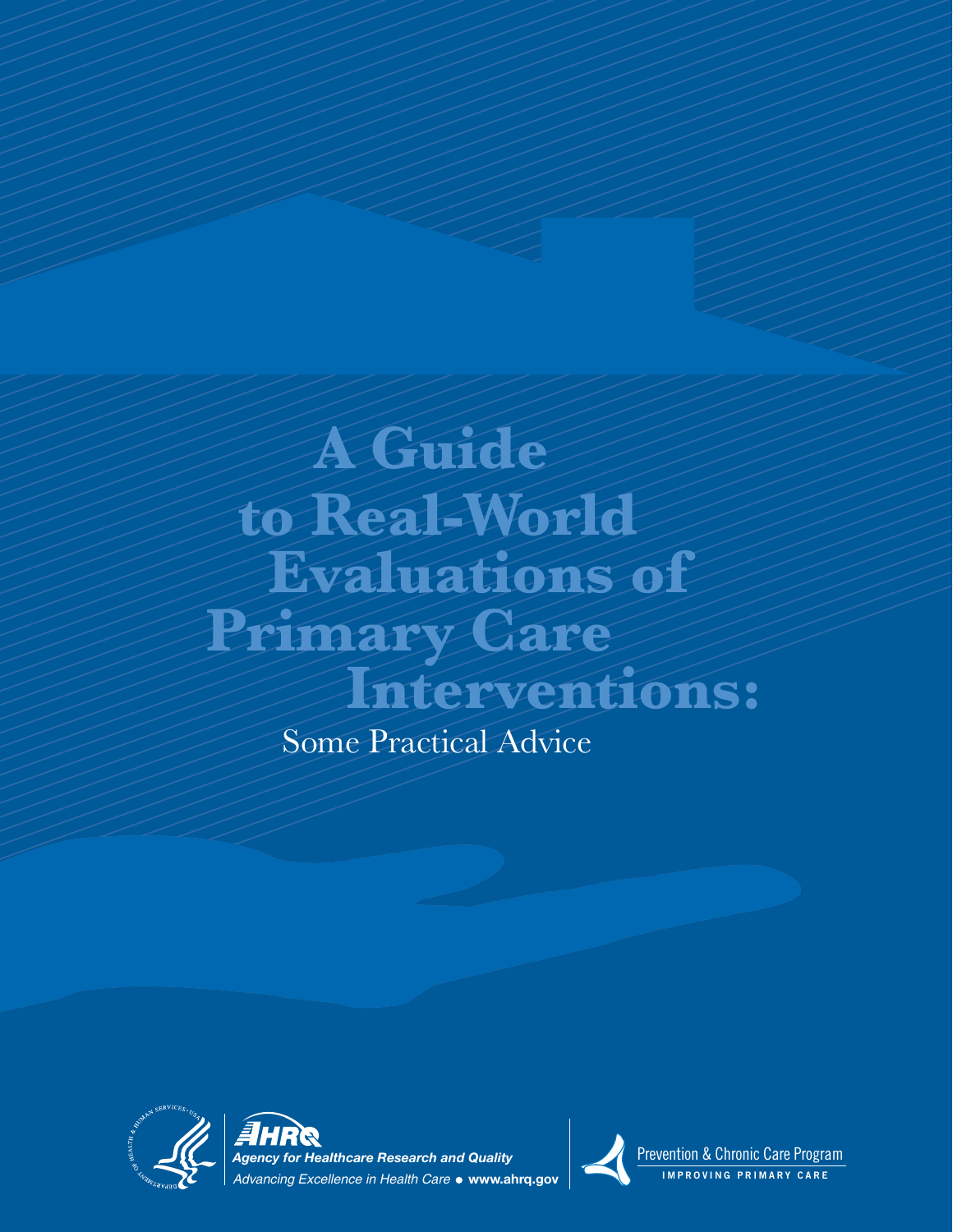None of the authors has any affiliations or financial involvement that conflicts with the material presented in this guide. The authors gratefully acknowledge the helpful comments on earlier drafts provided by Drs. Eric Gertner, Lehigh Valley Health Network; Michael Harrison, AHRQ; Malaika Stoll, Sutter Health; and Randall Brown and Jesse Crosson, Mathematica Policy Research. We also thank Cindy George and Jennifer Baskwell of Mathematica for editing and producing the document.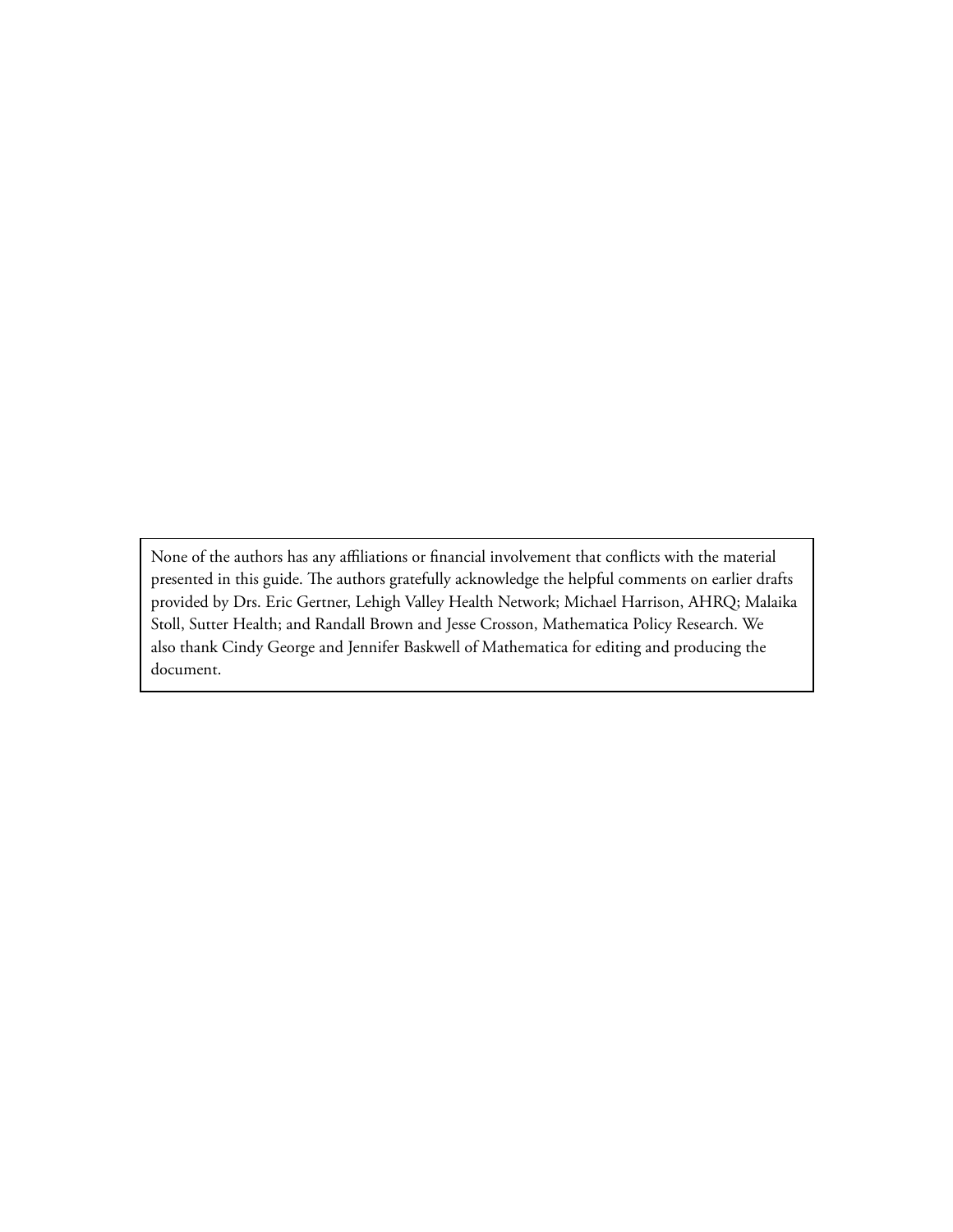# A Guide to Real-World Evaluations of Primary Care Interventions: Some Practical Advice

#### **Prepared for:**

Agency for Healthcare Research and Quality U.S. Department of Health and Human Services 540 Gaither Road Rockville, MD 20850 www.ahrq.gov

#### **Prepared by:**

Mathematica Policy Research, Princeton, NJ Project Director: Deborah Peikes Principal Investigators: Deborah Peikes and Erin Fries Taylor

#### **Authors:**

Deborah Peikes, Ph.D., M.P.A., Mathematica Policy Research Erin Fries Taylor, Ph.D, M.P.P, Mathematica Policy Research Janice Genevro, Ph.D., Agency for Healthcare Research and Quality David Meyers, M.D., Agency for Healthcare Research and Quality

October 2014 AHRQ Publication No. 14-0069-EF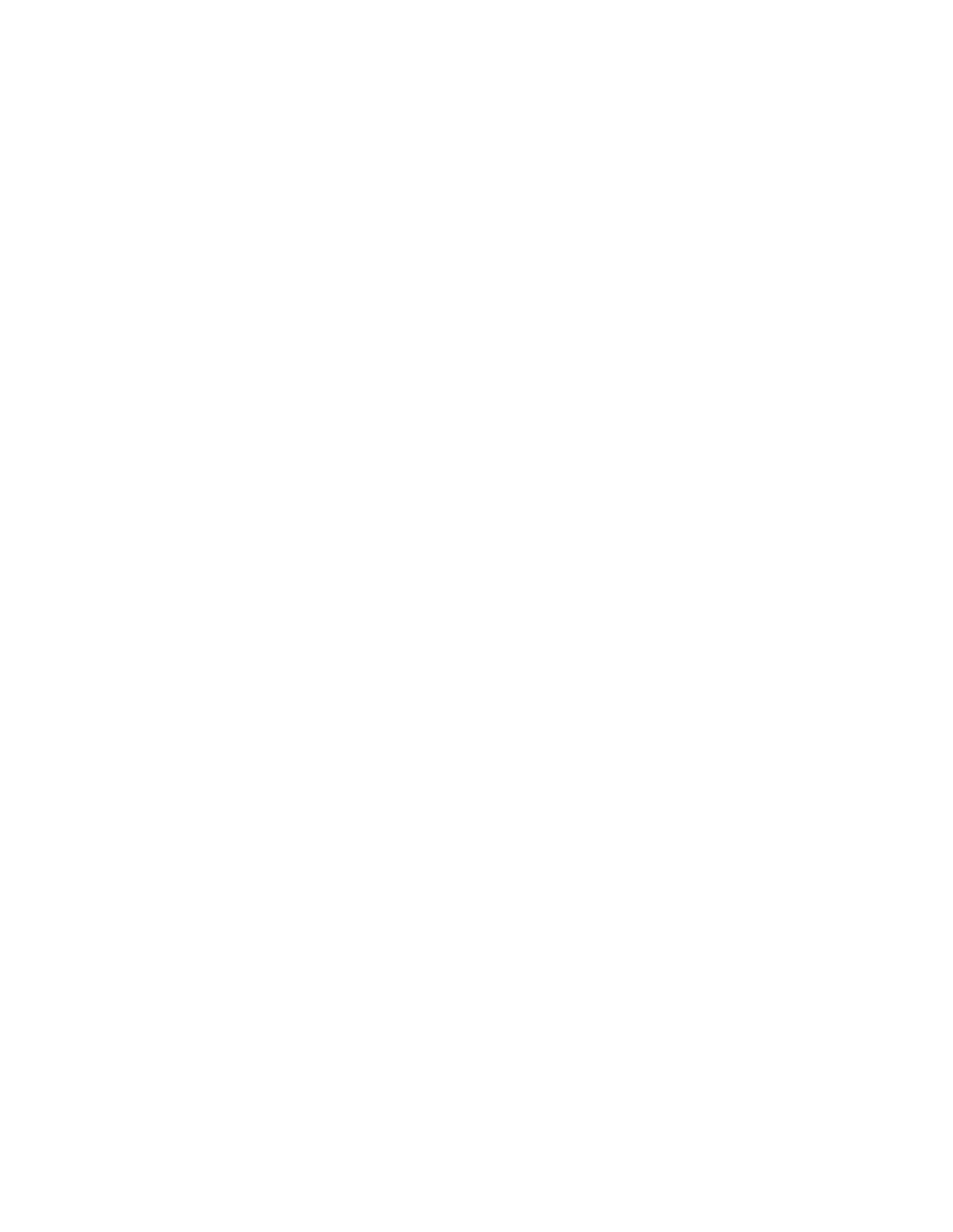# Quick Start to This Evaluation Guide

**Goals.** Effective primary care can improve health and cost outcomes, and patient, clinician and staff experience, and evaluations can help determine *how best* to improve primary care to achieve these goals. This Evaluation Guide provides practical advice for designing real-world evaluations of interventions such as the patient-centered medical home (PCMH) and other models to improve primary care delivery.

**Target audience.** This Guide is designed for evaluators affiliated with delivery systems, employers, practice-based research networks, local or regional insurers, and others who want to test a new intervention in a relatively small number of primary care practices, and who have limited resources to evaluate the intervention.

**Summary.** This Guide presents some practical steps for designing an evaluation of a primary care intervention in a small number of practices to assess the implementation of a new model of care and to provide information that can be used to guide possible refinements to improve implementation and outcomes. The Guide offers options to address some of the challenges that evaluators of smallscale projects face, as well as insights for evaluators of larger projects. Sections I through V of this Guide answer the questions posed below. A **[resource collection](#page-22-0)** in Section VI includes many AHRQsponsored resources as well as other tools and resources to help with designing and conducting an evaluation. Several appendices include additional technical details related to estimating quantitative effects.

- I. [Do I need an evaluation?](#page-6-0) Not every intervention needs to be evaluated. Interventions that are minor or inexpensive, have a solid evidence base, or are part of quality improvement efforts may not warrant an evaluation. But many interventions would benefit from study. To decide whether to conduct an evaluation, it's important to identify the specific decisions the evaluation is expected to inform and to consider the cost of carrying out the evaluation. An evaluation is useful for interventions that are substantial and expensive and lack a solid evidence base. It can answer key questions about whether and how an intervention affected the ways practices deliver care and how changes in care delivery in turn affected outcomes. Feedback on implementation of the model and early indicators of success can help refine the intervention. Evaluation findings can also help guide rollout to other practices. One key question to consider: Can the evaluation that you have the resources to conduct generate reliable and valid findings? Biased estimates of program impacts would mislead stakeholders and, we contend, could be worse than having no results at all. This Guide has information to help you determine whether an evaluation is needed and whether it is the right choice given your resources and circumstances.
- II. [What do I need for an evaluation? U](#page-8-0)nderstanding the resources needed to launch an intervention and conduct an evaluation is essential. Some resources needed for evaluations include (1) leadership buy-in and support, (2) data, (3) evaluation skills, and (4) time for the evaluators and the practice clinicians and staff who will provide data to perform their roles. It's important to be clear-sighted about the cost of conducting a well-designed evaluation and to consider these costs in relation to the nature, scope, and cost of the intervention.

 $\sqrt{1}$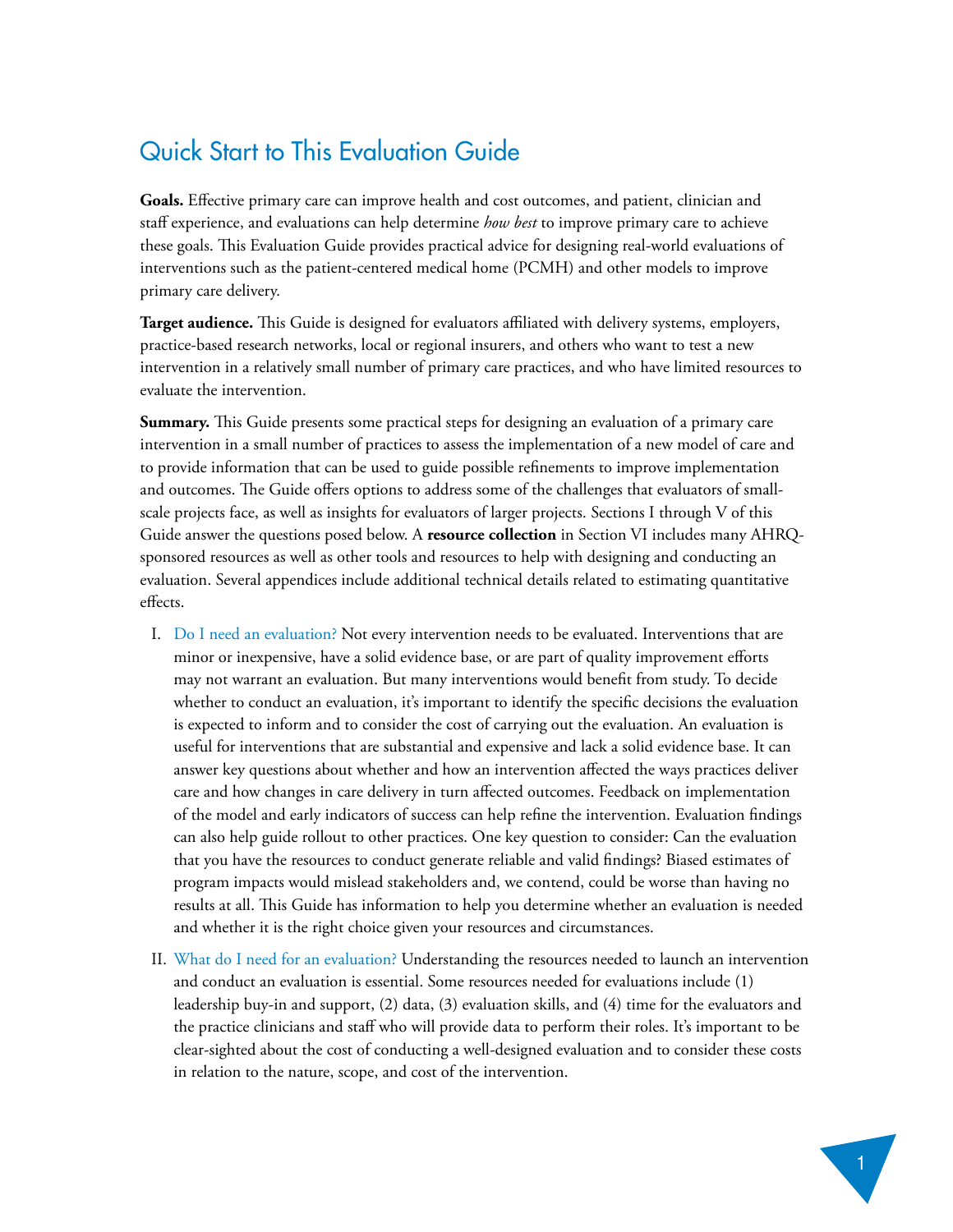- III[. How do I plan an evaluation?](#page-10-0) It's best to design the evaluation before the intervention begins, to ensure the evaluation provides the highest quality information possible. Start by determining your purpose and audience so you can identify the right research questions and design your evaluation accordingly. Next, take an inventory of resources available for the evaluation and align your expectations about what questions the evaluation can answer with these resources. Then describe the underlying logic, or theory of change, for the intervention. You should describe why you expect the intervention to improve the outcomes of interest and the steps that need to occur before outcomes would be expected to improve. This logic model will guide what you need to measure and when, though you should remain open to unexpected information as well as consequences that were unintended by program designers. The logic model will also help you tailor the scope and design of your evaluation to the available resources.
- IV. [How do I conduct an evaluation, and what questions will it answer?](#page-16-0) The next step is to design a study of the intervention's implementation and—if you can include enough practices to potentially detect statistically significant changes in outcomes—a study of its impacts. Evaluations of interventions tested in a small number of practices typically can't produce reliable estimates of effects on cost and quality, despite stakeholders' interest in these outcomes. In such cases, you can use qualitative analysis methods to understand barriers and facilitators to implementing the model and use quantitative data to measure interim outcomes, such as changes in care processes and patient experience, that can help identify areas for refinement and the potential to improve outcomes.
- V. [How can I use the findings?](#page-21-0) Findings from implementation evaluations can indicate whether it is feasible for practices to implement the intervention and ways to improve the intervention. Integrating the implementation and impact findings (if you can conduct an impact evaluation) can (1) provide a more sophisticated understanding about the effects of the model being tested; (2) identify types of patients, practices, and settings that may benefit the most; and (3) guide decisions about refinement and spread.
- VI. [What resources are available to help me? Th](#page-22-0)e resource collection in this Guide contains resources and tools that you can use to develop a logic model, select implementation and outcome measures, design and conduct analyses, and synthesize implementation and impact findings.

2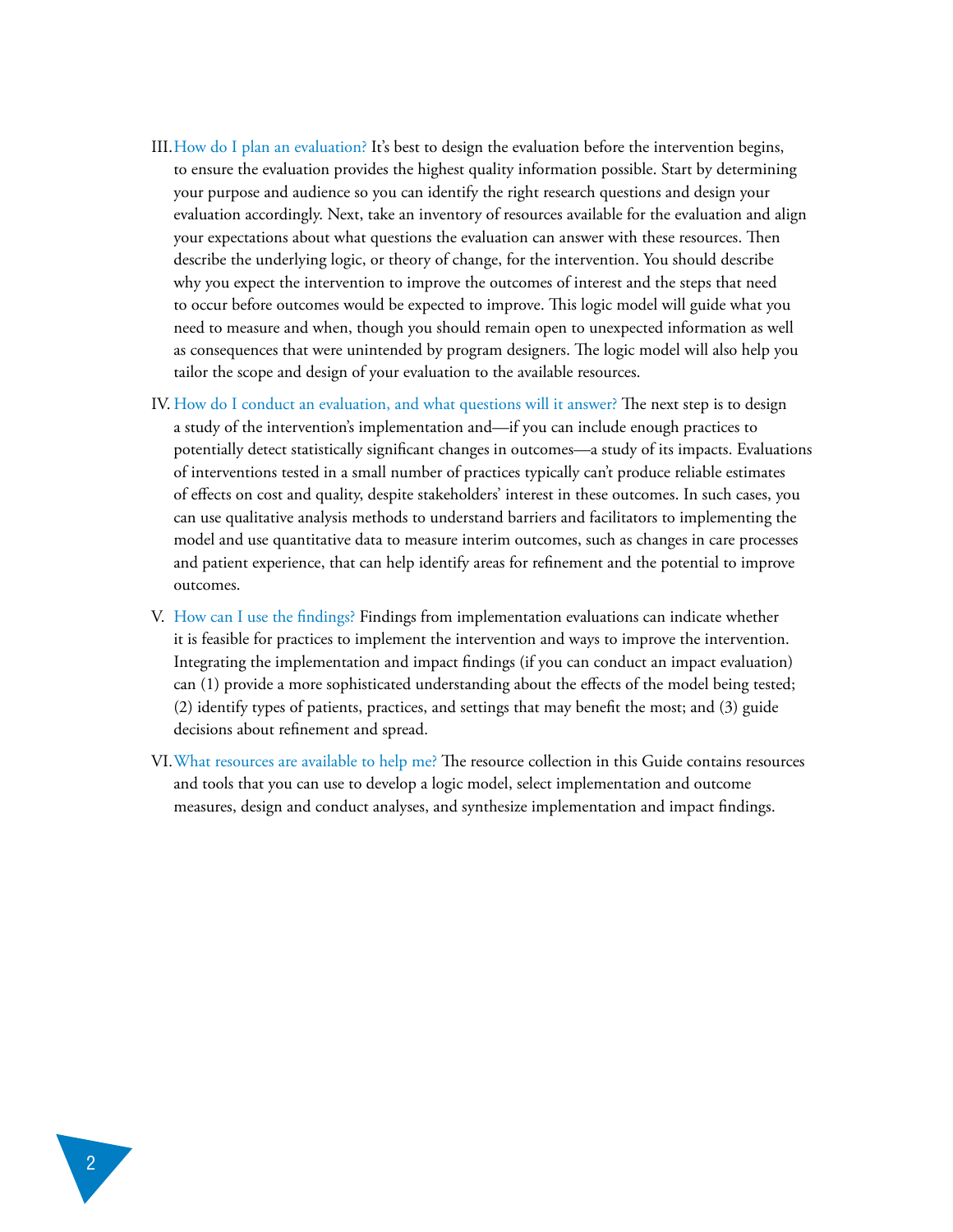## <span id="page-6-0"></span>**I. Do I Need an Evaluation?**

Your organization has decided to try to change the way primary care practices deliver care, in the hope of improving important outcomes. The first question to ask is whether you should evaluate the intervention.

Not all primary care interventions require an evaluation. When it is clear that a change needs to be made, the practice may simply move to adoption. For example, if patients are giving feedback about lack of evening hours, and business is being lost to urgent care centers, then a primary care practice might decide to add evening hours without evaluating the change. You may still want to track utilization and patient feedback about access, but a full evaluation of the intervention may not be warranted. In addition, some operational and quality improvement changes can be assessed through locally managed Plan-Do-Study-Act cycles. Examples of such changes include changing appointment lengths and enhancing educational materials for patients. Finally, when previously published studies have provided conclusive evidence in similar settings with similar populations, you do not need to re-test those interventions.

A more rigorous evaluation may be beneficial if it is costly to adopt the primary care intervention and if your organization is considering whether to spread the intervention extensively. An evaluation will help you learn as much as possible about how best to implement the intervention and how it might affect outcomes. You can examine whether it is possible for practices to make the changes you want, how to roll out this (or a refined intervention) more smoothly, and whether the changes made through the intervention sufficiently improve outcomes to justify the effort. You also may be able to ascertain how outcomes varied by practice, market, and patient characteristics. Outcomes of interest typically include health care cost and quality, and patient, clinician, and staff experience. Results from the implementation and impact analyses can help make a case for refining the intervention, continuing to fund it, and/or spreading it to more practices, if the effects of the intervention compare favorably to its costs.

Figure 1 summarizes the steps involved in planning and implementing an evaluation of a primary care intervention; the two boxes on the right-hand side show the evaluation's benefits.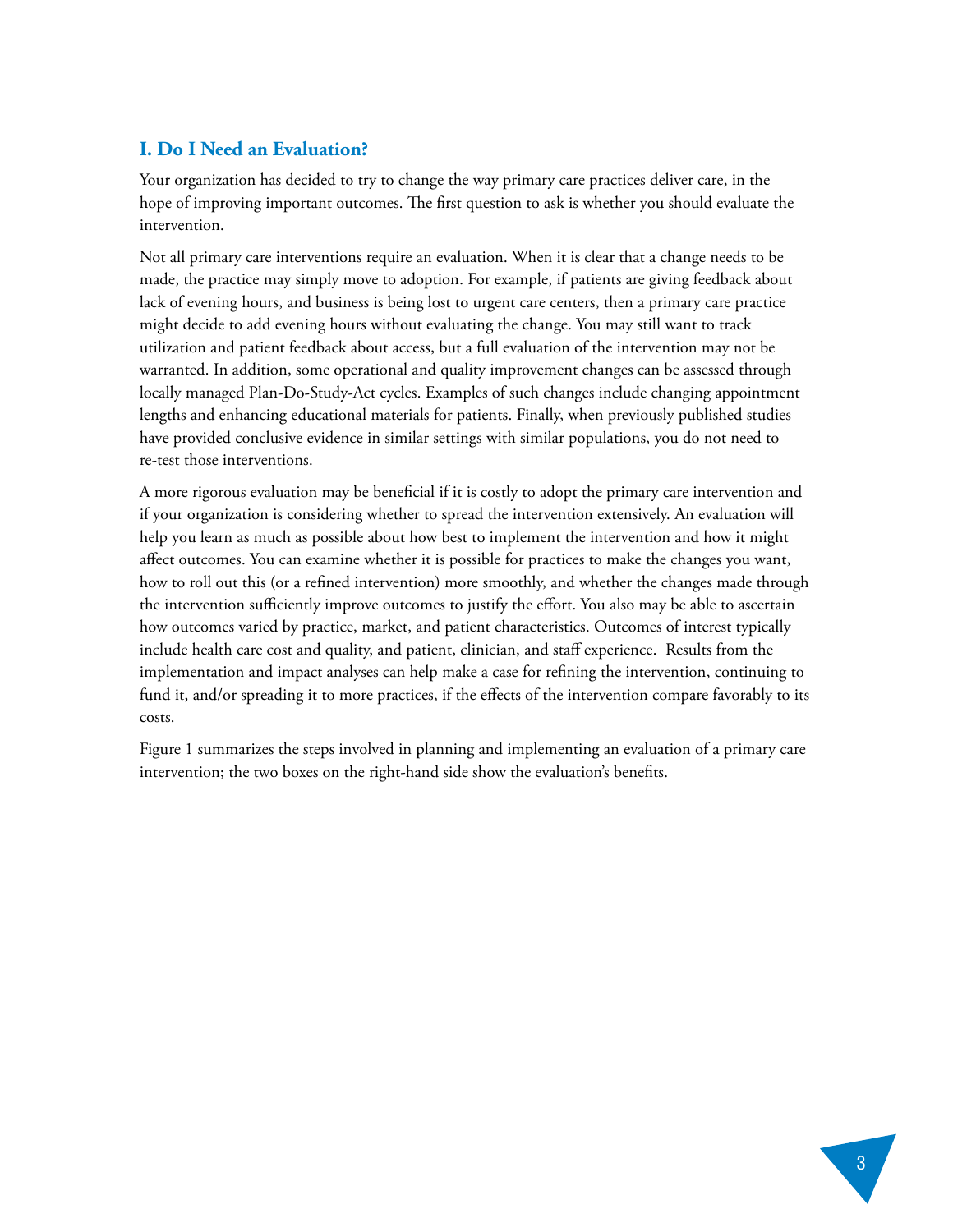#### **Figure 1. Steps in Planning and Implementing an Evaluation of a Primary Care Intervention**

**DO I NEED AN EVALUATION AND, IF SO, WHAT RESOURCES DO I NEED? (see [Section I](#page-6-0)  and [Section II\)](#page-8-0)**

Is the intervention worth evaluating?

Resources for a strong intervention:

• Leadership buy-in, financial, technical assistance, tools, time

Resources for a strong evaluation: • Leadership

buy-in, financial resources, research skills and expertise, data, time

#### **HOW DO I PLAN AN EVALUATION? (se[e Section III\)](#page-10-0)**

Consider the evaluation's purpose and audience, and plan it at the same time the intervention is planned. What questions do you need to answer?

• Understand key evaluation challenges

Keep your expectations realistic

Match the approach to your resources and data Determine the logic underlying all components of

- intervention • How is the intervention being
- implemented? • How does A lead to B lead to C? What are the
- intervention's expected effects on cost; quality; and patient, clinician, and staff experience? When do you expect these to occur?
- Which contextual factors, process indicators, and outcomes should you track and when?
- Can you foresee any unintended consequences?

#### **HOW DO I CONDUCT AN EVALUATION, AND WHAT QUESTIONS WILL IT ANSWER? (se[e Section IV\)](#page-16-0)**

Design and conduct a study of implement-ation, considering burden and cost of each data source:

- How and how well is intervention being implemented?
- Identify implementation barriers and possible ways to remove them
- Identify variations from plans used in implementation and why adaptations were made
- Identify any unintended consequences
- Refine intervention over time as needed

Design and conduct a study of impacts if there is sufficient statistical power:

• Consider comparison group design, estimation methods, and samples for different data sources

Synthesize findings:

- Do intervention activities appear to be linked to short-term or interim outcomes?
- While results may not be definitive, do these measures point in the right direction? Does intervention appear to result in changes in cost;

quality; and patient, clinician, and staff experience *(depending on evaluation's length and comprehensiveness)?*

#### **HOW CAN I USE THE FINDINGS? (see [Section V\)](#page-21-0)**

Obtain evidence on what intervention did or did not achieve:

- Who did the intervention serve?
- How did the intervention change
- care delivery? • Best practices
- Best staffing and
- roles for team members
- How did implementation and impacts vary by setting and patient subgroups (if an impact analysis is possible)?

Findings may enable you to compare relative costs and benefits of this intervention to those of other interventions, if outcomes are similar.

Findings may help make a case for:

- Continuing to fund intervention, with refinements
- Spreading intervention to other settings

#### COMMON CHALLENGES IN EVALUATING PRIMARY CARE INTERVENTIONS

Timeframes are too short or intervention too minor to observe changes in care delivery and outcomes. Small numbers of practices make it hard to detect effects statistically due to clustering. Data are limited, of poor quality, or have a significant time lag.

Results are not generalizable because practices participating in intervention are different from other practices (e.g., participants may be early adopters).

Outcomes may improve or decline for reasons other than participation in the intervention and the comparison group or evaluation design may not adequately account for this.

Differences exist between intervention practices and comparison practices even before the intervention begins. Comparison practices get some form or level of intervention.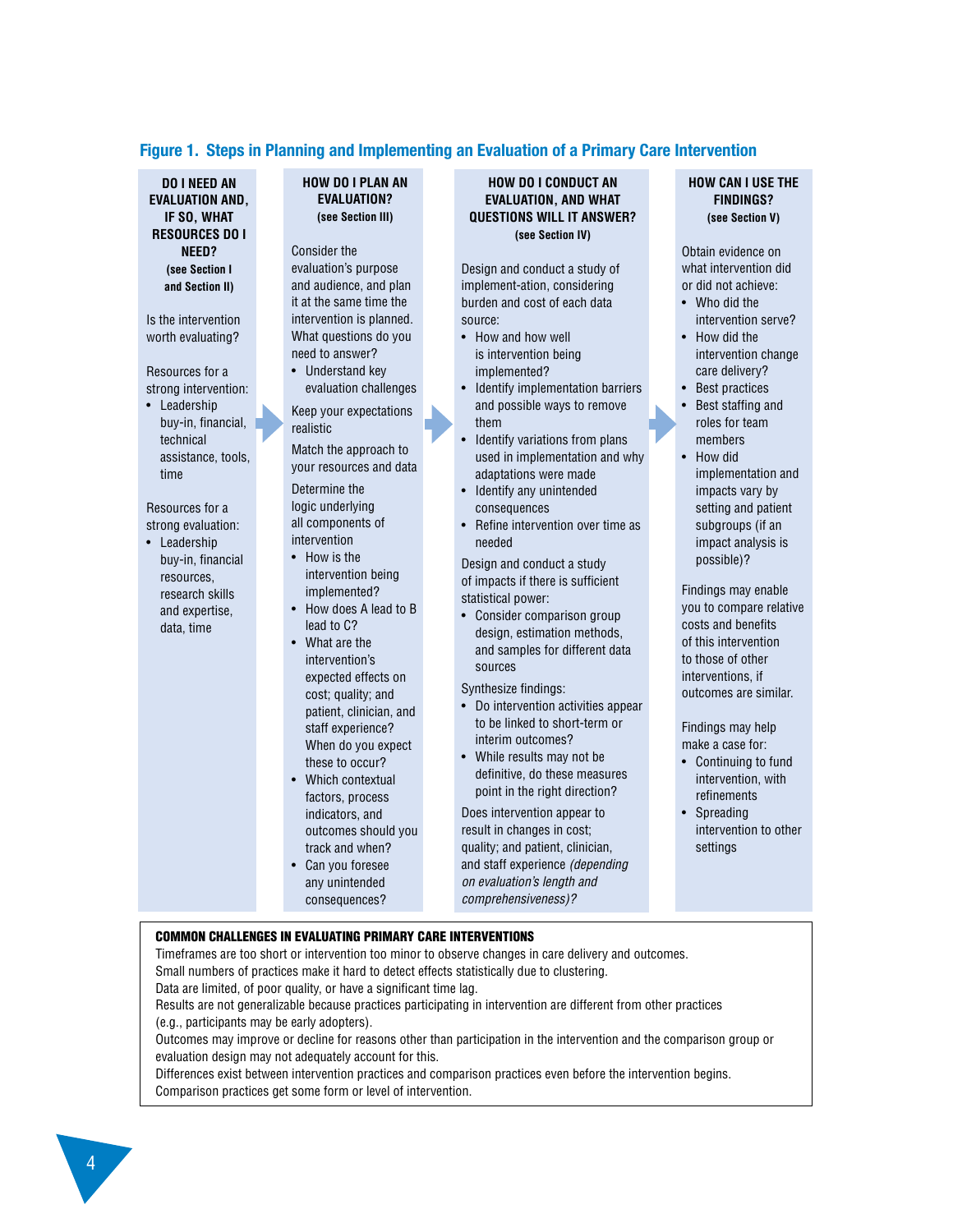#### <span id="page-8-0"></span>**II. What Do I Need for an Evaluation?**

A critical step is understanding and obtaining the resources needed for successfully planning and carrying out your evaluation. The resources for conducting an intervention and evaluation are shown in Table 1 and Figure 1. We suggest you take stock of these items during the early planning phase for your evaluation. Senior management and others in your organization may need to help identify and commit needed resources.

The *resources available for the intervention* are linked to your evaluation because they affect (1) the extent to which practices can transform care and (2) the size of expected effects. How many practices can be transformed? How much time do staff have available to implement the changes? What payments, technical assistance to guide transformation, and tools (such as shared decisionmaking aids or assistance in developing patient registries) will practices receive? Are additional resources available through new or existing partnerships? Is this intervention package substantial enough to expect changes in outcomes? Finally, how long is it likely to take practices to change their care delivery, and for these changes to improve outcomes?

Similarly, the *resources available for your evaluation* of the intervention help shape the potential rigor and depth of the evaluation. You will need data, research skills and expertise, and financial resources to conduct an evaluation. Depending on the skills and expertise available internally, an organization may identify internal staff to conduct the evaluation, or hire external evaluators to conduct the evaluation or collaborate and provide guidance on design and analysis. External evaluators often lend expertise

and objectivity to the evaluation. Regardless of whether the evaluation is conducted by internal or external experts or a combination, ongoing support for the evaluation from internal staff—for example, to obtain claims data and to participate in interviews and surveys—is critical. The amount of time available for the evaluation will affect the outcomes you can measure, due to the time needed for data collection, as well as the time needed for outcomes to change.

**Inventory the financial, research, and data resources you can devote to the evaluation, and adjust your evaluation accordingly.**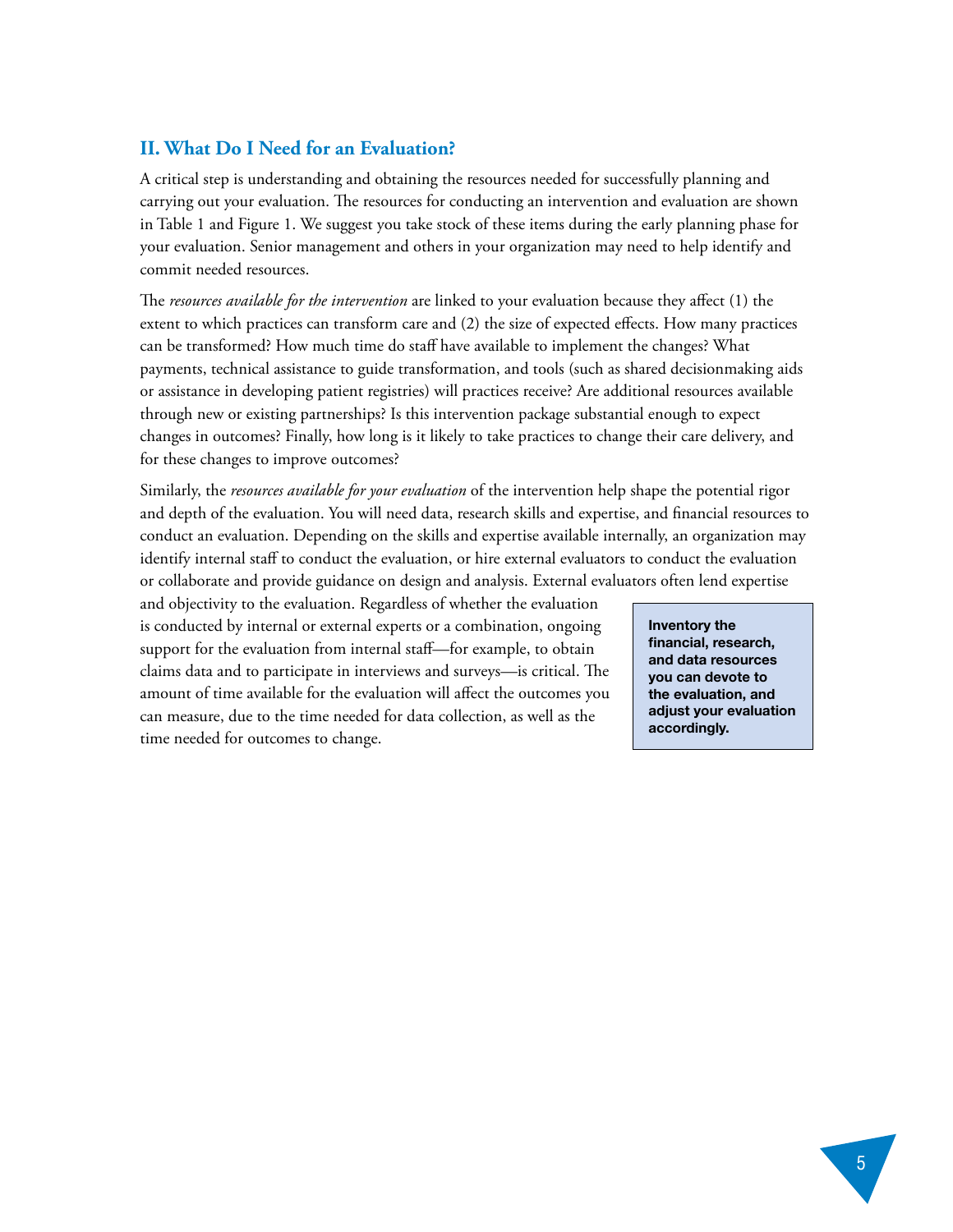| Resource Type                                 | Examples                                                                                                                                                                                                                                                                                                                                                                                                                                     |
|-----------------------------------------------|----------------------------------------------------------------------------------------------------------------------------------------------------------------------------------------------------------------------------------------------------------------------------------------------------------------------------------------------------------------------------------------------------------------------------------------------|
| <b>Resources for Intervention</b>             |                                                                                                                                                                                                                                                                                                                                                                                                                                              |
| Leadership buy-in                             | Motivation and support for trying the intervention.                                                                                                                                                                                                                                                                                                                                                                                          |
| Financial resources                           | Funding available for the intervention (including the number of practices that can test it).                                                                                                                                                                                                                                                                                                                                                 |
| <b>Technical assistance</b>                   | Support available to help practices transform such as data feedback, practice facilitation/coaching,<br>expert consultation, learning collaboratives, and information technology (IT) expertise.                                                                                                                                                                                                                                             |
| Tools                                         | Tools for practices such as registries, health IT, and shared decisionmaking tools.                                                                                                                                                                                                                                                                                                                                                          |
| Time                                          | Allocated time of staff to implement the intervention; elapsed time for practices to transform and<br>for outcomes to change.                                                                                                                                                                                                                                                                                                                |
| <b>Resources for Evaluation</b>               |                                                                                                                                                                                                                                                                                                                                                                                                                                              |
| Leadership buy-in                             | Motivation and support for evaluating the intervention.                                                                                                                                                                                                                                                                                                                                                                                      |
| <b>Financial resources</b>                    | Funding available for the evaluation, including funds to hire external evaluation staff if needed.                                                                                                                                                                                                                                                                                                                                           |
| Research skills, expertise,<br>and commitment | Skills and expertise in designing evaluations, using data, conducting implementation and impact<br>analyses, and drawing conclusions from findings.<br>Motivation and buy-in of evaluation staff and other relevant stakeholders, such as clinicians and<br>staff who will provide data.<br>Expertise in designing the evaluation approach and analysis plan, creating files containing patient<br>and claims data, and conducting analyses. |
| Data                                          | Depending on the research questions, could include claims, electronic medical records, paper<br>charts, patient intake forms, care plans, patient surveys, clinician and practice staff surveys,<br>registries, care management tracking data, qualitative data from site visit observations and<br>interviews, and other information (including the cost of implementing the intervention). Data<br>should be of adequate quality.          |
| Time                                          | Time to obtain and analyze data and for outcomes to change.                                                                                                                                                                                                                                                                                                                                                                                  |

## **Table 1. Inventory of Resources Needed for Testing a Primary Care Intervention**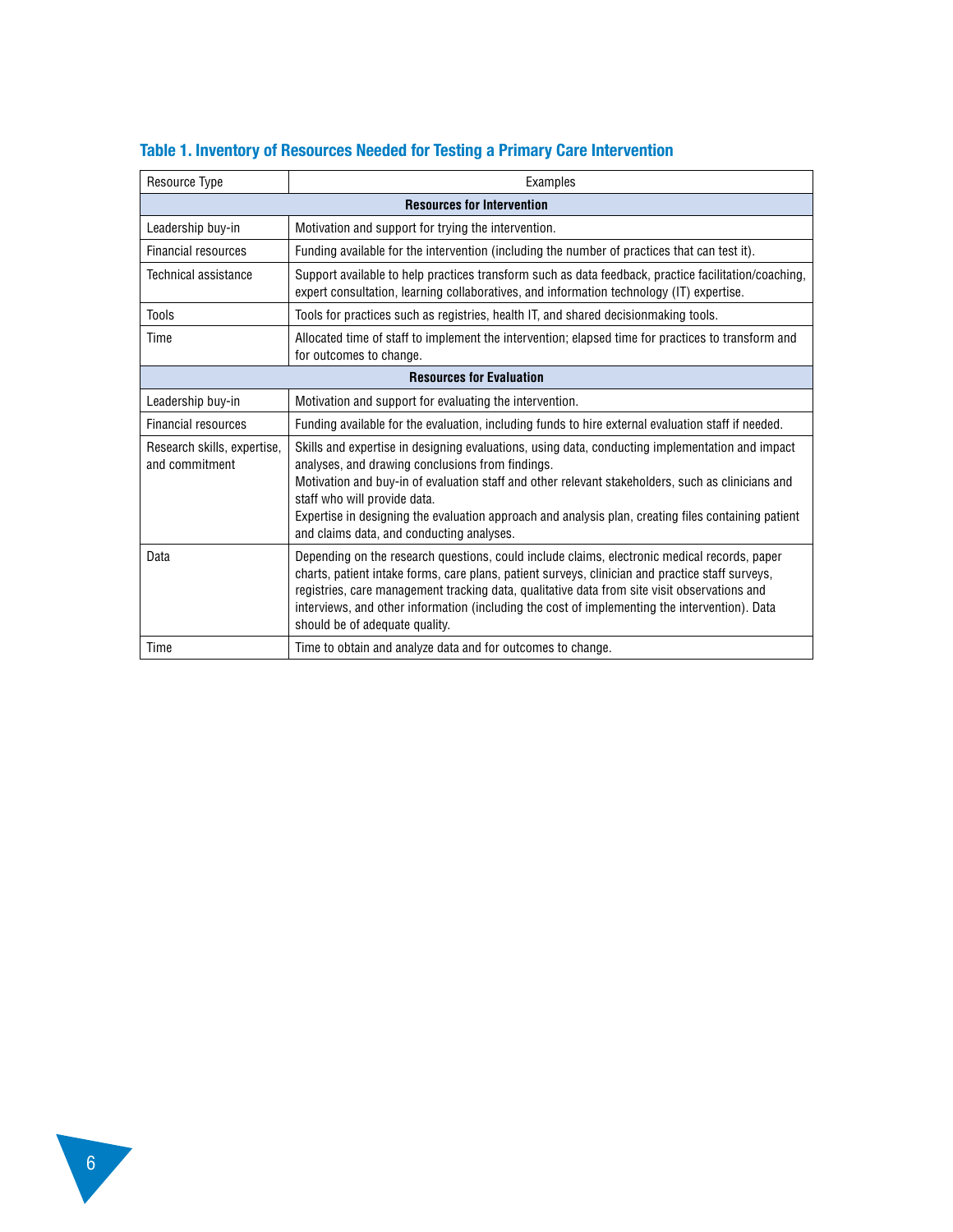#### <span id="page-10-0"></span>**III. How Do I Plan an Evaluation?**

**Develop the evaluation approach before the pilot begins.**

**Start planning your evaluation as early as you can.** Careful and timely planning will go a long way toward producing useful results, for several reasons. First, you may want to collect pre-intervention data and understand the decisions that shaped the choice of the intervention and the selection of practices for participation. Second, you may want to capture early experiences with implementing the intervention to understand any challenges

and refinements made. Finally, you may want to suggest minor adaptations to the intervention's implementation to enhance the evaluation's rigor. For example, if an organization wanted to implement a PCMH model in five practices at a time, the evaluator might suggest randomly picking the five practices from those that meet eligibility criteria. This would make it possible to compare any changes in care delivery and outcomes of the intervention practices to changes in a control group of eligible practices that will adopt the PCMH model later. If the project had selected the practices before consulting with the evaluator, the evaluation might have to rely on less rigorous nonexperimental methods.

**Consider the purpose and audience for the evaluation.** Identifying stakeholders who will be interested in the evaluation's results, the decisions that your evaluation is expected to inform, and the type of evidence required is crucial to determining what questions to ask and how to approach the evaluation. For example, insurers might focus on the intervention's effects on the total medical costs

they paid and on patient satisfaction; employers might be concerned with absentee rates and workforce productivity; primary care providers might focus on practice revenue and profit, quality of care, and staff satisfaction; and labor unions might focus on patient functioning, satisfaction, and out-of-pocket costs. Potential adverse effects of the intervention and the reporting burden from the evaluation should be considered as well.

**Who is the audience for the evaluation? What questions do they** 

**want answered?**

Consider, too, the form and rigor of the evidence the stakeholders need. Perspectives differ on how you should respond to requests for information from funders or other stakeholders when methodological issues mean you cannot be confident in the findings. We recommend deciding during the planning stage how to approach and reconcile tradeoffs between rigor and relevance. Sometimes the drawbacks of a possible evaluation—or certain evaluation components—are serious enough (for example, if small sample size and resulting statistical power issues will render cost data virtually meaningless) that resources should not be used to generate information that is likely to be misleading.

Questions to ask include: Do the stakeholders need numbers or narratives, or a combination? Do stakeholders want ongoing feedback to refine the model as it unfolds, an assessment of effectiveness at the end of the intervention, or both? Do the results need only to be suggestive of positive effects, or must they rigorously demonstrate robust impacts for stakeholders to act upon them? How large must the effects be to justify the cost of the intervention? Thinking through these issues will help you choose the outcomes to measure, data collection approach, and analytic methods.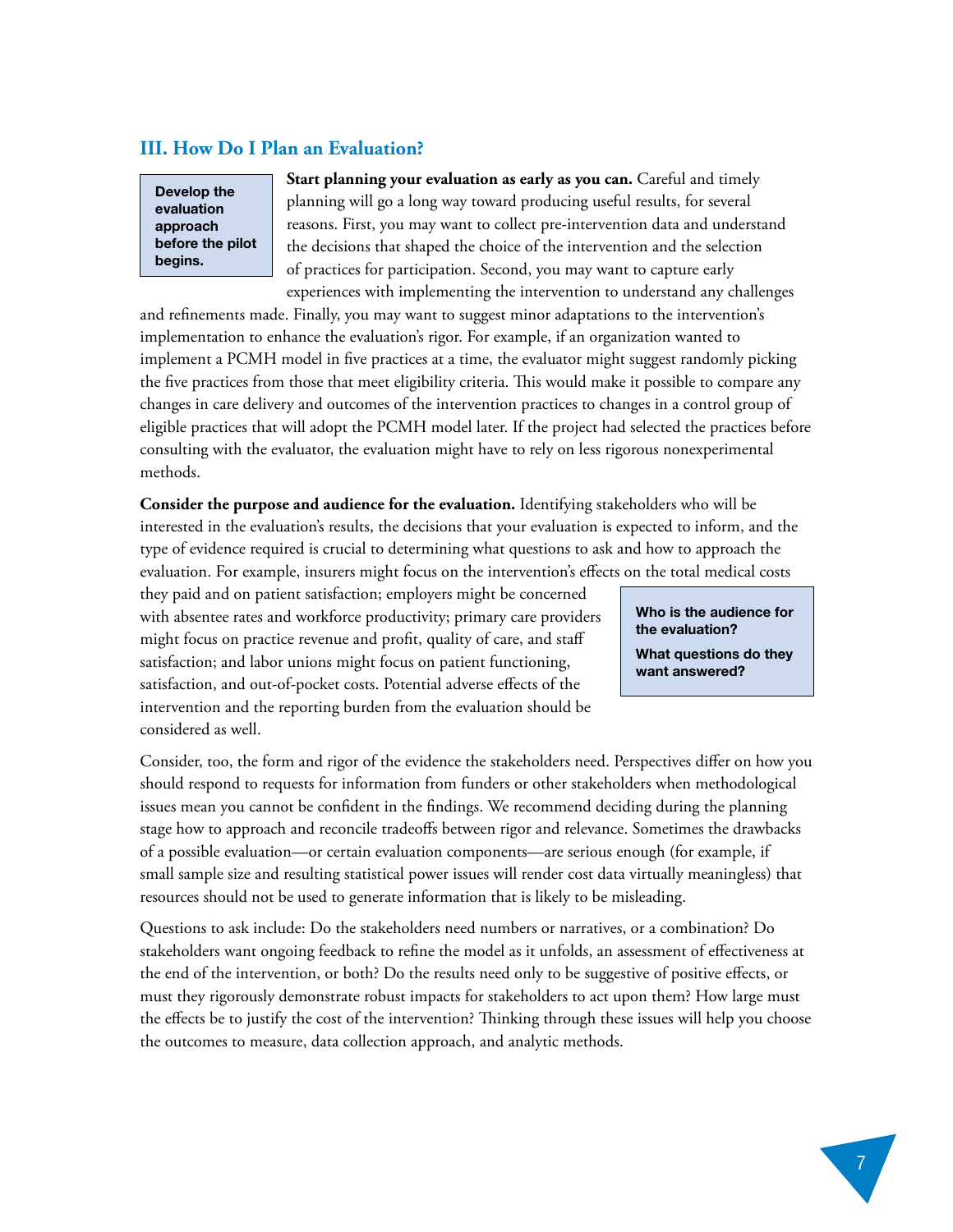**Understand the challenges of evaluating primary care interventions.** Some of the challenges to evaluating primary care interventions include (see also the bottom box of Figure 1):

- ▲ *Time and intensity needed to transform care.* It takes time for practices to transform, and for those transformations to alter outcomes.<sup>1</sup>  [M](#page-30-0)any studies suggest it will take a minimum of 2 or 3 years for motivated practices to really transform car[e.](#page-30-0)<sup>2, 3, 4, 5, 6</sup> [I](#page-30-0)f the intervention is short or it is not substantial, it will be difficult to show changes in outcomes. In addition, a short or minor intervention may only generate small effects on outcomes, which are hard to detect.
- ▲ *Power to detect impacts when clustering exists*. Even with a long, intensive intervention, clustering of outcomes at the practice level<sup>s</sup> may make it difficult for your evaluation to detect anything but very large effects without a large number of practices. For example, some studies spend a lot of time and resources collecting and analyzing data on the cost effects of the PCMH model. However, because of clustering, an intervention with too few practices might have to generate cost reductions of more than 70 percent for the evaluation to be confident that observed changes are statistically significant[.](#page-30-0)<sup>7</sup> As a result, if an evaluation finds that the estimated effects on costs are not statistically significant, it's not clear whether the intervention was ineffective or the evaluation had low statistical power (see [Appendix A f](#page-26-0)or a description of how to calculate statistical power in evaluations).
- ▲ *Data collection*. Obtaining accurate, complete, and timely data can be a challenge. If multiple payers participate in the intervention, they may not be able to share data; if no payers are involved, the evaluator may be unable to obtain data on service use and expenditures outside the primary care practice.
- ▲ *Generalizability*. If the practices that participate are not typical, the results may not be generalizable to other practices.
- ▲ *Measuring the counterfactual*. It is difficult to know what would have occurred in the intervention practices in the absence of the intervention (the "counterfactual"). Changing trends over time make it hard to ascribe changes to the intervention without identifying an appropriate comparison group, which can be challenging. In addition, multiple interventions may occur simultaneously or the comparison group may undertake changes similar to those found in the intervention, which can complicate the evaluation.

**Adjust your expectations so they are realistic, and match the evaluation to your resources**. The goal of your evaluation is to generate the highest quality information possible within the limits of your resources. Given the challenges of evaluating a primary care intervention, it is better to attempt to answer a narrow set of questions well than to study a broad set of questions but not provide definitive or valid answers to any of them. As described above, you need adequate resources for the intervention and evaluation to make an impact evaluation worthwhile.

a Clustering arises because patients within a practice often receive care that is similar to that received by other patients served by the practice, but different from the care received by patients in other practices. This means that patients from a given practice cannot necessarily be considered statistically independent from one another, and the effective size of the patient sample is decreased.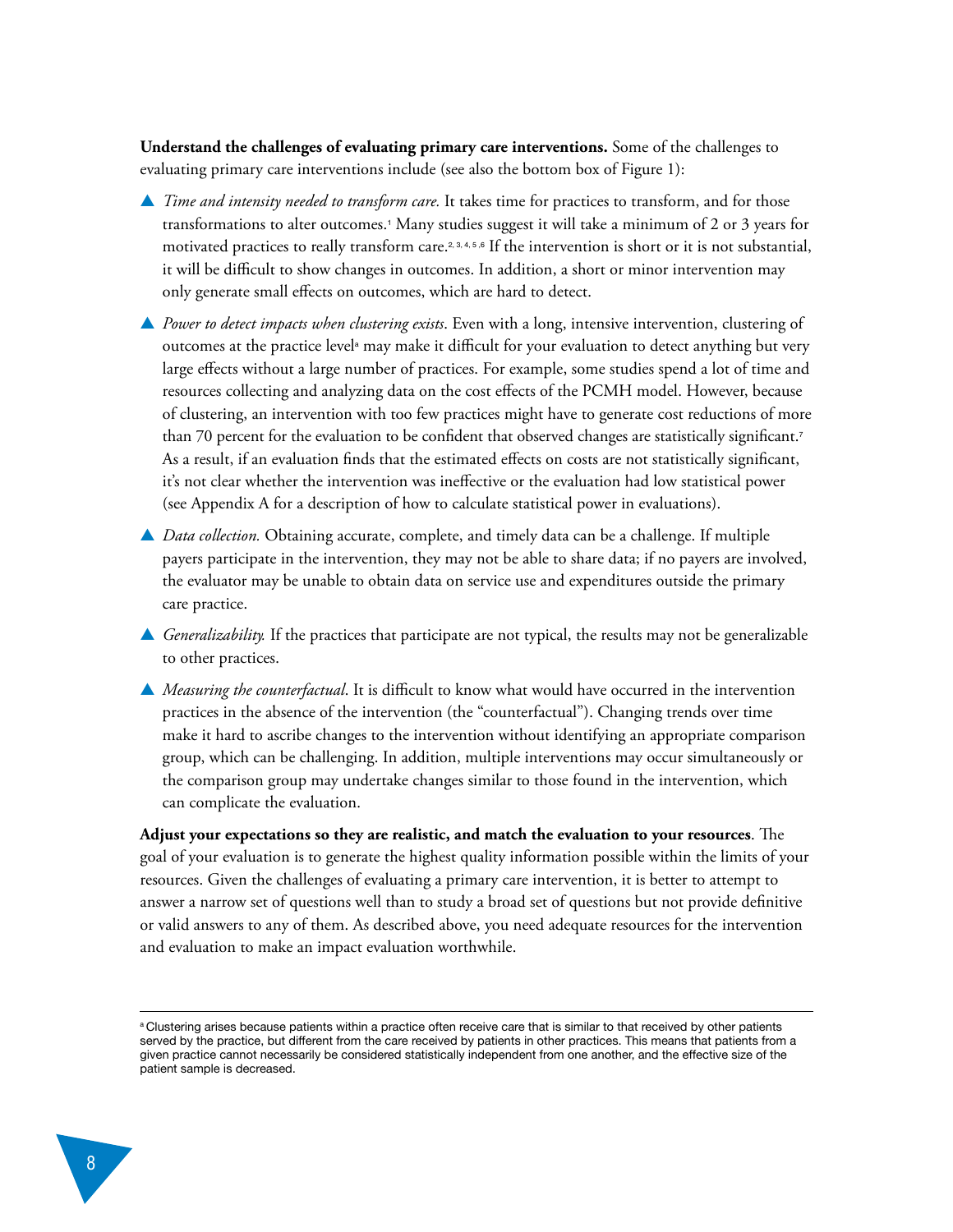With limited resources, it is often better to scale back the evaluation. For example, an evaluation that focuses on understanding and improving the implementation of an intervention can identify early steps along the pathway to lowering costs and improving health care. We recommend using targeted interviews to understand the experiences of patients, clinicians, staff, and other stakeholders, and measuring just a few intermediate process measures, such as changes in workflows and the use of health information technology. Uncovering any challenges encountered with these early steps can allow for refinement of the intervention before trying out a larger-scale effort.

**Describe the logic model, or theory of change, showing why and how the intervention might improve outcomes of interest.** In this step, the evaluators and implementers work together to describe each component of the intervention, the pathways through which they could affect outcomes of interest, and the types of effects expected in the coming months and years. Because primary care interventions take place in the context of the internal practice and the external health care environments, the logic model should identify factors that might

**The evaluator and implementers should work together to describe the theory of change. The logic model will guide what to measure, and when to do so.** 

affect outcomes—either directly or indirectly—by affecting implementation of the intervention. Consider all factors, even if you may not be able to collect data on all of them, and you may not have enough practices to control for each factor in regression analyses to estimate impacts. Practice- or organization-specific factors include, for example, patient demographics and language, size of patient panels, practice ownership, and number and type of clinicians and staff. Other examples of practice-specific factors include practice leadership and teamwork.8 [F](#page-30-0)actors describing the larger health care environment include practice patterns of other providers, such as specialists and hospitals, community resources, and payment approaches of payers. Intervention components should include the aspects of the intervention that vary across the practices in your study, such as the type and amount of services delivered to provide patient-centered, comprehensive, coordinated, accessible care, with a systematic focus on quality and safety. They may also include measures capturing variation across intervention

**Find resources on logic models and tools to conduct implementation and impact studies [in the Resource](#page-22-0)  Collection.** 

practices in the offer and receipt of: technical assistance to help practices transform; additional payments to providers and practices; and regular feedback on selected patient outcomes, such as health care utilization, quality, and cost metrics.

A logic model serves several purposes (see Petersen, Taylor, and Peikes<sup>®</sup> [f](#page-30-0)or an illustration and references). It can help implementers recognize gaps in the logic of transformation early so they can take

appropriate steps to modify the intervention to ensure success. As an evaluator, you can use the logic model approach to determine at the outset whether the intervention has a strong underlying logic and a reasonable chance of improving outcomes, and what effect sizes the intervention might need to produce to be likely to yield statistically significant results. In addition, the logic model will help you decide what to measure at different points in time to show whether the intervention was implemented as intended, improved outcomes, and created unintended outcomes, and identify any facilitators and barriers to implementation. However, while the logic model is important, you should remain open to unexpected information, too. Finally, the logic model's depiction of how the intervention is intended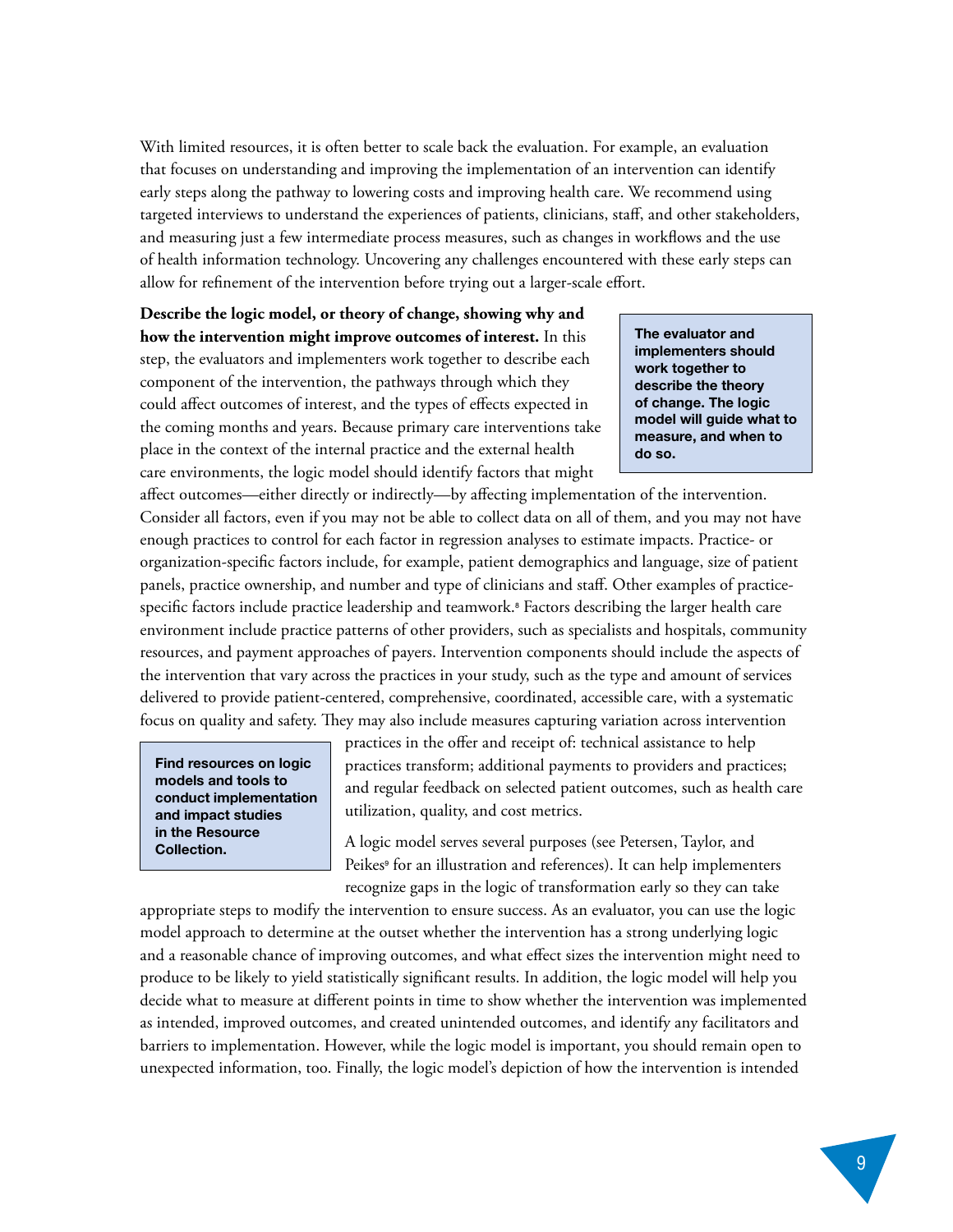to work can be useful in helping you interpret findings. For example, if the intervention targets more assistance to practices that are struggling, the findings may show a correlation between more assistance and worse outcomes. Understanding the specifics of the intervention approach will prevent you from mistakenly interpreting such a finding as indicating that technical assistance worsens outcomes.

As an example of this process, consider a description of the pathway linking implementation to outcomes for expanded access, one of the features the medical home model requires. Improved access is intended to improve continuity of care with the patient's provider and reduce use of the emergency room (ER) and other sites of care. If the intervention you are evaluating tests this approach, you could consider how the medical home practices will expand access. Will the practices use extended hours, email and telephone interactions, or have a nurse or physician on call after hours? How will the practices inform patients of the new options and any details about how to use them? Because nearly all interventions are adapted locally during implementation, and many are not implemented fully, the logic model should specify *process indicators* to document how the practices implemented the approach. For practices that use email interactions to increase access, some process indicators could include how many patients were notified about the option by mail or during a visit, the overall number of emails sent to and from different practice staff, the number and distribution by provider and per patient, and time spent by practice staff initiating and responding to emails (Figure 2). You could assess which process indicators are easiest to collect, depending on the available data systems and the feasibility of setting up new ones. To decide which measures to collect, consider those likely to reflect critical activities that must occur to reach intended outcomes, and balance this with an understanding of the resources needed to collect the data and the impact on patient care and provider workflow.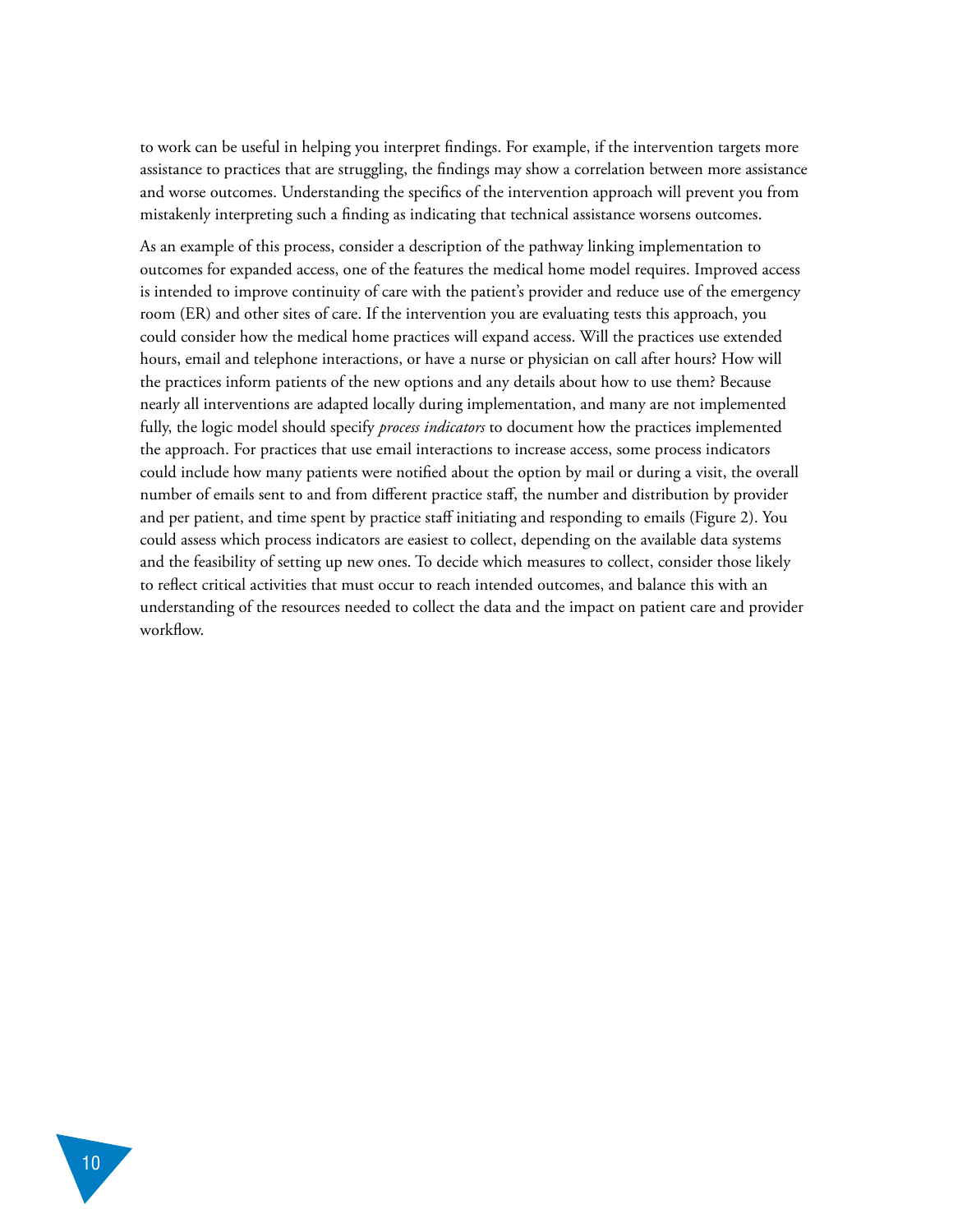

#### **Figure 2. Logic Model of a PCMH Strategy Related to Email Communication**

**Contextual and External Factors:** Patient access to email and availability and ease of other forms of communication (such as a nurse advice line); patient familiarity with email; regulations and patient concerns about confidentiality, privacy, and security; insurance coverage for email interactions; and insurance copays.

Source: Adapted from Petersen, Taylor, and Peikes. Logic Models: The Foundation to Implement, Study, and Refine Patient-Centered Medical Home Models, 2013, Figure [2.9](#page-30-0)

Expected changes in *intermediate outcomes* from enhanced email communications might include the following:

- ▲ Fewer but more intensive in-person visits as patients resolve straightforward issues via email
- ▲ Shorter waits for appointments for in-person visits
- ▲ More continuity of care with the same provider, as patients do not feel the need to obtain visits with other providers when they cannot schedule an in-person visit with their preferred provider

*Ultimate outcomes* might include:

- ▲ Patients reporting better access and experience
- ▲ Fewer ER visits as providers can more quickly intervene when patients experience problems
- ▲ Improved provider experience, as they can provide better quality care and more in-depth in-person visits
- ▲ Lower costs to payers from improved continuity, access, and quality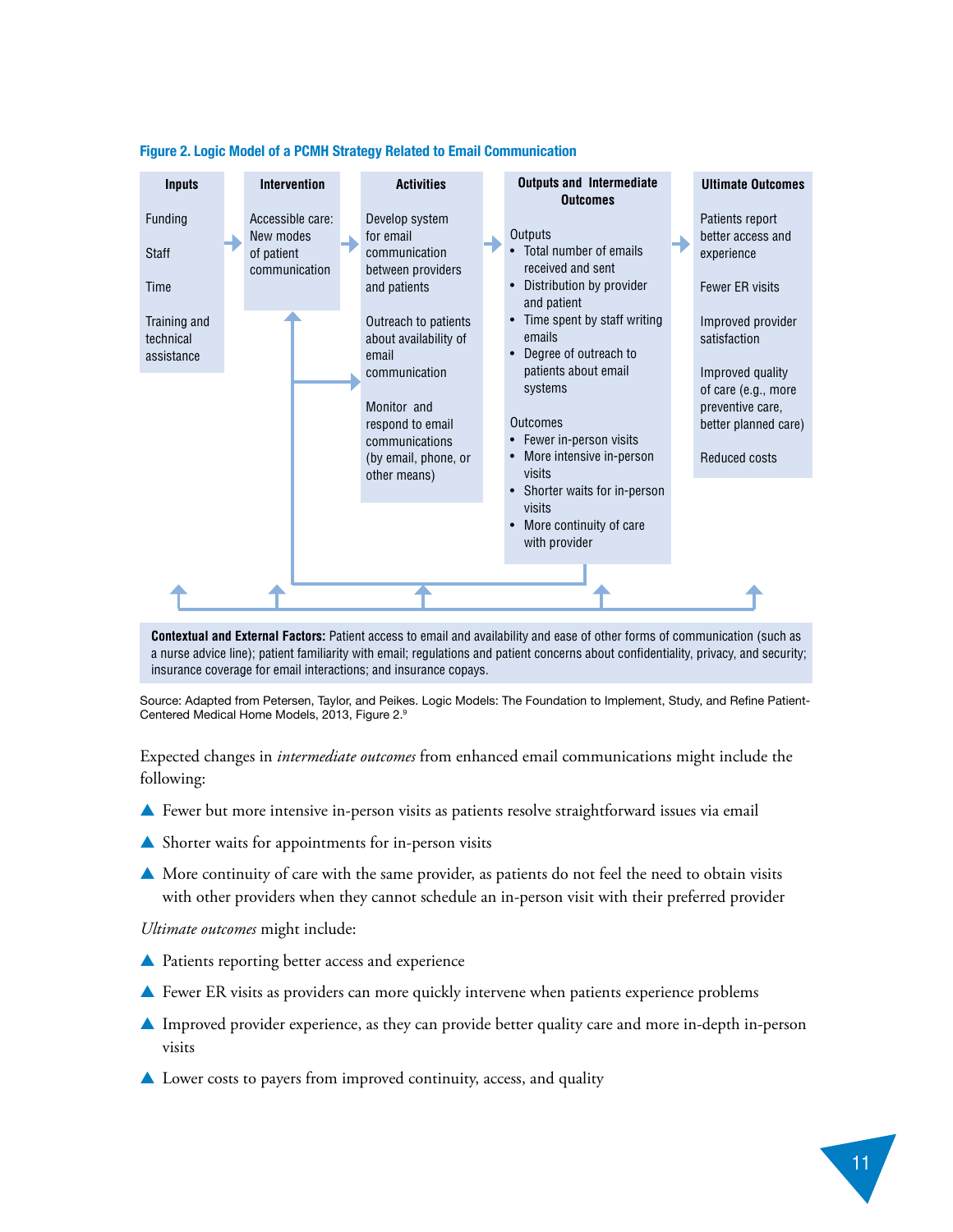You should also track *unintended outcomes* that program designers did not intend but might occur. For example, using email could reduce practice revenue if insurers do not reimburse for the interactions and fewer patients come for in-person visits. Alternatively, increased use of email could lead to medical errors if the absence of an in-person visit leads the clinician to miss some key information, or could lead to staff burnout if it means staff spend more total time interacting with patients.

Some *contextual factors* that might influence the ability of email interactions to affect intended and unintended outcomes include: whether patients have access to and use email and insurers reimburse for the interactions; regulations and patient concerns about confidentiality, privacy, and security; and patient copays for using the ER.

What outcomes are you interested in tracking? The following resources are a good starting point for developing your own questions and outcomes to track:

- ▲ The Commonwealth Fund's PCMH Evaluators Collaborative provides a list of core outcome measures. [www.commonwealthfund.org/Publications/Data-Briefs/2012/May/Measures-](http://www.commonwealthfund.org/Publications/Data-Briefs/2012/May/Measures-Medical-Home.aspx)[Medical-Home.aspx](http://www.commonwealthfund.org/Publications/Data-Briefs/2012/May/Measures-Medical-Home.aspx)
- ▲ The Consumer Assessment of Healthcare Providers and Systems (CAHPS®) PCMH survey instrument developed by the Agency for Healthcare Research and Quality (AHRQ) provides patient experience measures. [https://cahps.ahrq.gov/surveys-guidance/cg/pcmh/index.html.](https://cahps.ahrq.gov/surveys-guidance/cg/pcmh/index.html)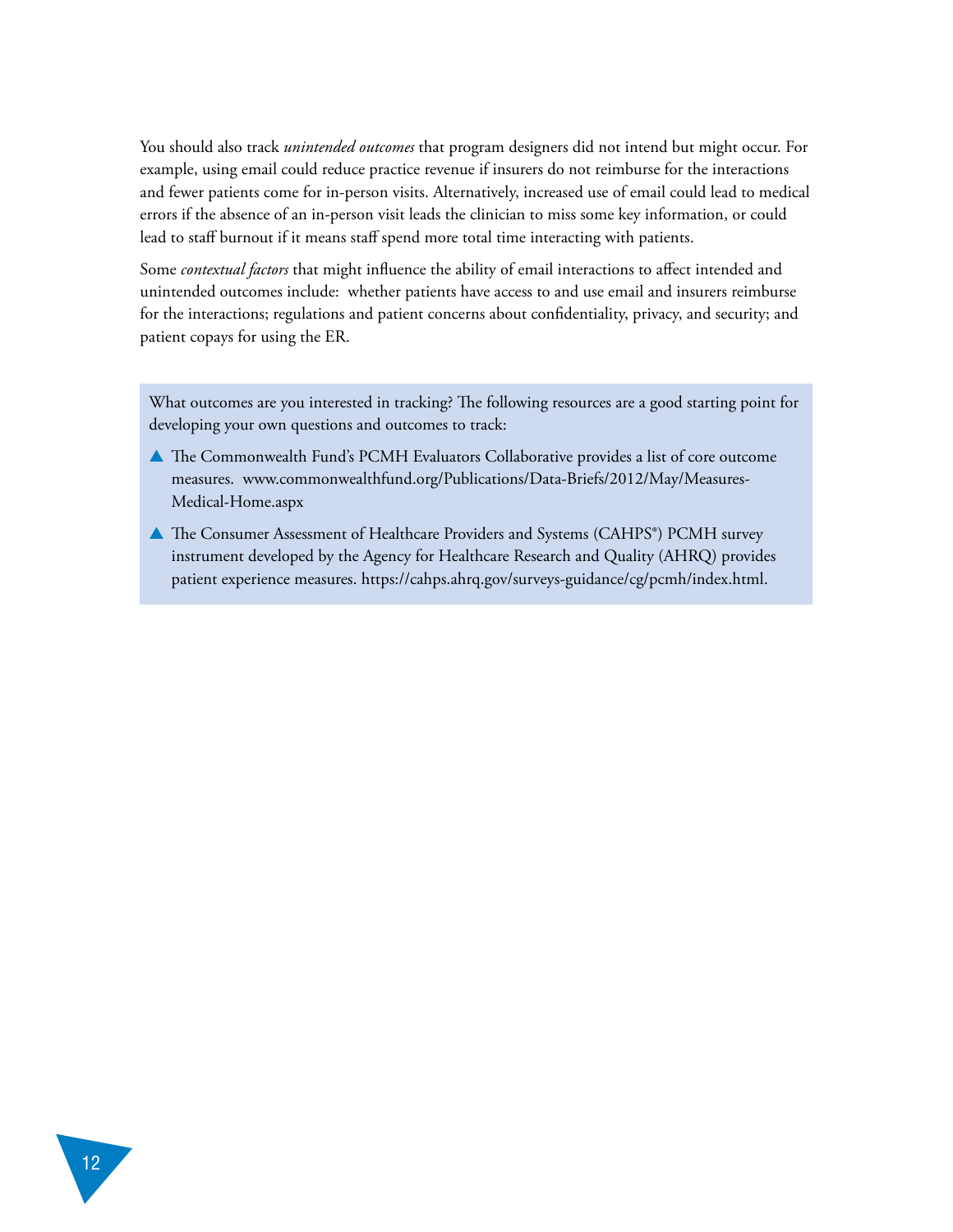## <span id="page-16-0"></span>**IV. How Do I Conduct an Evaluation, and What Questions Will It Answer?**

You've planned your evaluation, and now the work of design, data collection, and analysis begins.

There are two broad categories of evaluations: studies of implementation and studies of impact. Using both types of studies together provides a comprehensive set of findings. However, if the number of practices is small, it is difficult to detect a statistically significant "impact" effect on outcomes such as cost and utilization. In such cases, you could review larger, published studies to learn about the impact of the intervention, and focus on designing and conducting an implementation study to understand how best to implement the intervention in your setting.

**[See the Resource](#page-22-0)  Collection for resources on designing and conducting an evaluation.** 

**Design and conduct a study of implementation.** Some evaluators may want to focus exclusively on measuring an intervention's effects on cost, quality, and experiences of patients, families, clinicians, and staff. However, you can learn a great deal from a study of how the intervention was implemented, the degree to which it was implemented according to plan in each practice, and the factors explaining both purposeful and unintended deviations. This includes collecting and analyzing information on: the practices participating in and patients served by the intervention; how the intervention changed the way that practices delivered care, how this varied in intended and unintended ways, and why; and any barriers and facilitators to successful implementation and achieving the outcomes of interest.

Whenever possible, data collection should be incorporated into existing workflows at the practice to minimize the burden on clinicians and other staff. You should consider the cost of collecting each data source in terms of burden on respondents and cost to the evaluation.

We recommend including both quantitative and qualitative data when studying how your intervention is being implemented. Although implementation studies tend to rely heavily on qualitative data, using some quantitative data sources (a mixed-methods approach) can amplify the usefulness of the findings.[10,](#page-30-0) [11, 12](#page-31-0)

If resources do not permit intensive data collection, a streamlined approach to studying implementation might rely on discussions with practice clinicians, staff, and patients and their families involved in or affected by the intervention; analysis of any data already being collected in tracking systems or medical charts; and review of available documents, as follows:

**An implementation study can provide invaluable insights and often can be done inexpensively.**

▲ **Interviews and informal discussions with patients and their families** provide their perceptions of and experiences with care.

**▲ Interviews and discussions with practice clinicians and staff over the course of the intervention** (including clinicians, care managers, nurses, medical assistants, front office staff, and other staff) using semi-structured discussion guides will provide information on how (and how consistently) they implemented the intervention, their general perceptions of it, how it changed their interactions and work with patients, whether they think it improved patient care and other outcomes effectively, whether it gained buy-in from practice leadership and staff, its financial viability, and its strengths and areas for improvement.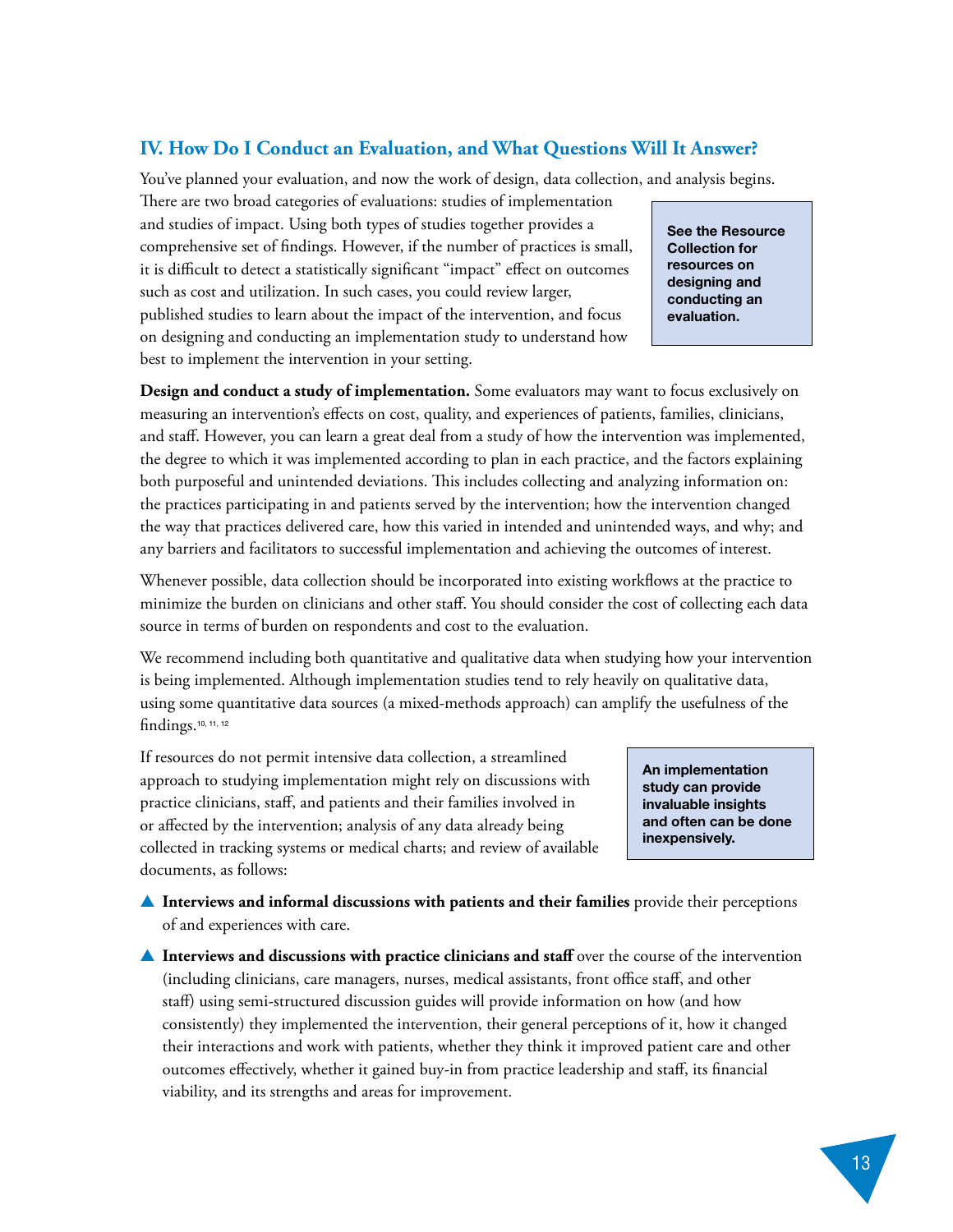- ▲ **Data from a tracking system** are typically inexpensive to gather and analyze, if a system is already in place for operational reasons. The tracking system might document whether commonly used approaches in new primary care models such as care management, patient education, and transitional support are implemented as intended (for example, after patients are discharged from the hospital or diagnosed with a chronic condition). If a tracking system is in place, modifying it to greatly enhance its usefulness for research is often relatively easy.
- **▲ Medical record reviews** can be inexpensive to conduct for a small sample. Such reviews can illustrate whether and how well certain aspects of the primary care intervention have been implemented. For example, you might review electronic charts to determine the proportion of patients for whom the clinician provided patient education or developed and discussed a care plan. You could also look more broadly at the effects of various components of the intervention on different patients with different characteristics. You could select cases to review randomly or focus on patients with specific characteristics, such as those who have chronic illness; no health problems; or a need for education about weight, smoking, or substance abuse. Unwanted variation in care for patients, as well as differences in care across providers, might also be of interest.
- ▲ **Review of documents**, including training manuals, protocols, feedback reports to practices, and care plans for patients, among others, can provide important details on the components of the intervention.

This information can be relatively inexpensive to collect and can provide insights about how to improve the intervention and why some outcome goals were achieved but others were not.

With more resources, your implementation study might also collect data from the following data sources:

- ▲ **Surveys with patients and their families** can be used to collect data from a large sample of patients. The surveys might ask about the care patients receive in their primary care practices (including accessibility, continuity, and comprehensiveness); the extent to which it is patientcentered and well coordinated across the medical neighborhood of other providers; and any areas for improvement.
- ▲ **Focus groups with patients and families** allow for active and engaged discussion of perspectives, issues, and ideas, with participants building on one another's thinking. These can be particularly useful for testing out hypotheses and developing possible new approaches to patient care challenges.
- ▲ Site visits to practices can enable you to directly observe team functioning, workflow, and interactions with patients to supplement interviews with practice staff.
- ▲ **Surveys of practice clinicians and staff** can provide data from a large number of clinicians and staff about how the intervention affects the experience of providing care.
- ▲ **Medical record reviews of a larger sample of patients** can provide a more comprehensive assessment of how the team provided care.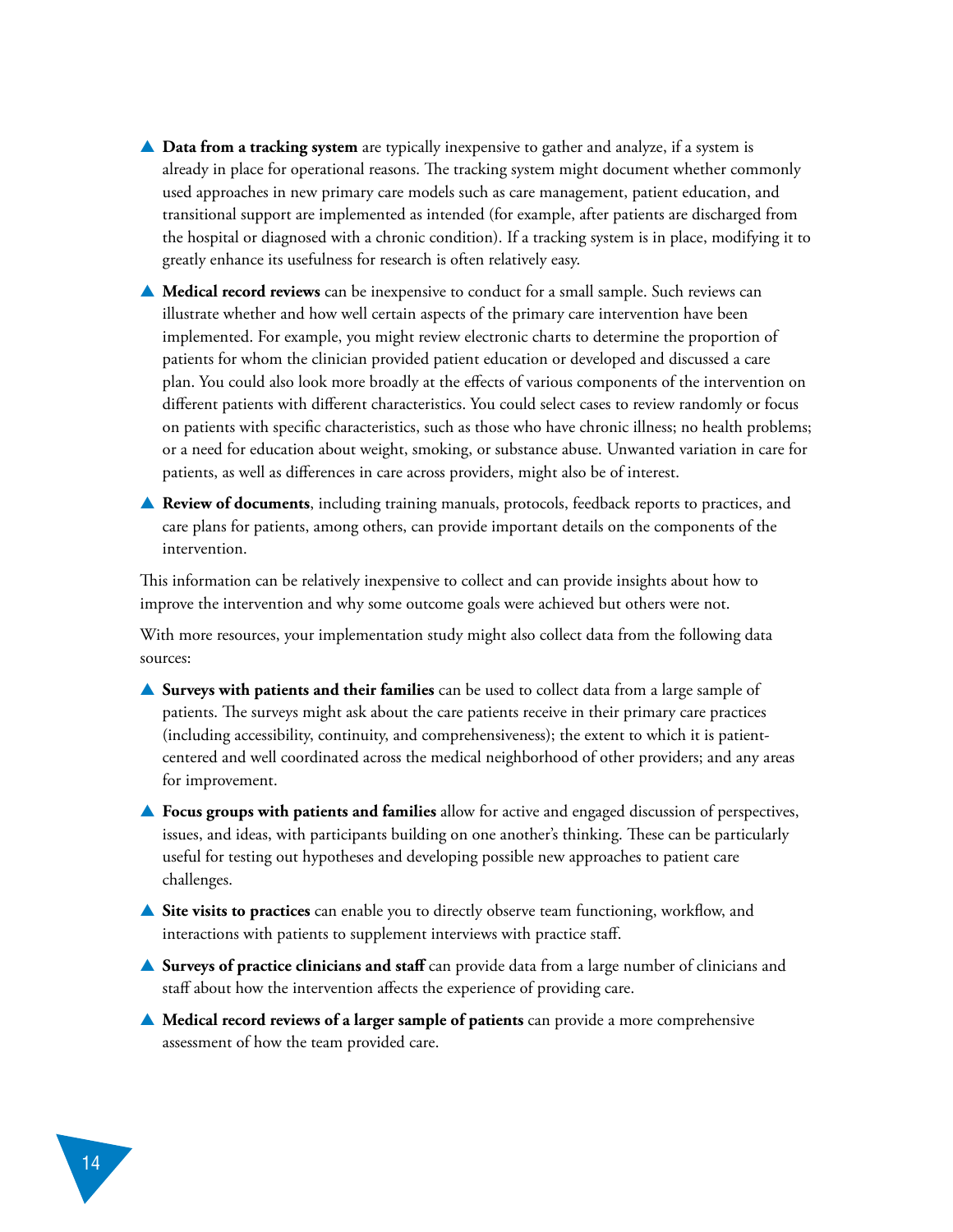Your analysis should synthesize data from multiple sources to answer each research question. Comparing and contrasting information across sources strengthens the findings considerably and yields a more complete understanding of implementation. Organizing the information by the question you are trying to answer rather than by data source will be most useful for stakeholders.

Depending on the duration of the intervention, you may be able to use interim findings from an implementation study to improve and refine the intervention. Although such refinements allow for midcourse corrections and improvements, they complicate the study of the intervention's impact given that the intervention itself is changing over time.

**Most small pilots will not be able to detect effects on cost because they do not have enough practices to detect such effects. Devoting resources to an impact study with a small number of practices is not a good investment.** 

**Design and conduct a study of impacts.** Driving questions for most stakeholders are: What are the intervention's impacts on health care cost; quality; and patient, family, clinician, and staff experience? These are critical questions for a study of impacts. Unfortunately, most studies of practice-level interventions in a small number of practices would be wise to not invest resources in answering them, due to the statistical challenges inherent in evaluating the impacts of such interventions. If your organization can support a large-scale test of this kind, or has

sufficient statistical power with fewer practices because their practice patterns are very similar, this section of the Guide provides some pointers. We begin by explaining how to assess whether you are transforming enough practices to be able to conduct a study of impacts.

**Assess whether the sample size is adequate to detect effects that are plausible to generate and substantial enough to encourage adoption**. If you are considering conducting a study of impacts, you should first calculate whether the sample is large enough to detect effects that are moderate enough in size to be plausible, but large enough that stakeholders would consider adopting the intervention if the effects were demonstrated. Your assessment of statistical power must account for clustering of patient outcomes within practices. In most cases, evaluations of primary care interventions require surprisingly large numbers of practices, regardless of how many patients are served, to be confident that plausible and adequate-sized effects on cost and utilization measures will be shown to be statistically significant (described in more detail in [Appendix A\)](#page-26-0). Your evaluation would likely need to include more than 50 intervention practices (unless the practice patterns are very similar) to be confident that observed differences in outcomes are true effects of the intervention.[7](#page-30-0)

For most studies, power estimates will show that it will not be possible to detect the effects of an intervention in a small number of practices unless the effects are much larger than could plausibly be generated. (Exceptions are practices with similar practice patterns.) In these cases, we advise against evaluating and estimating program effects (impacts). Doing so is likely to lead to erroneous conclusions that the intervention did not work (if the analysis accurately accounts for clustering of patient outcomes within practices), when the evaluation may not have had a sufficient number of practices to differentiate between real program effects and natural variation in outcomes. In those cases, we recommend that the evaluation focus on conducting an implementation study.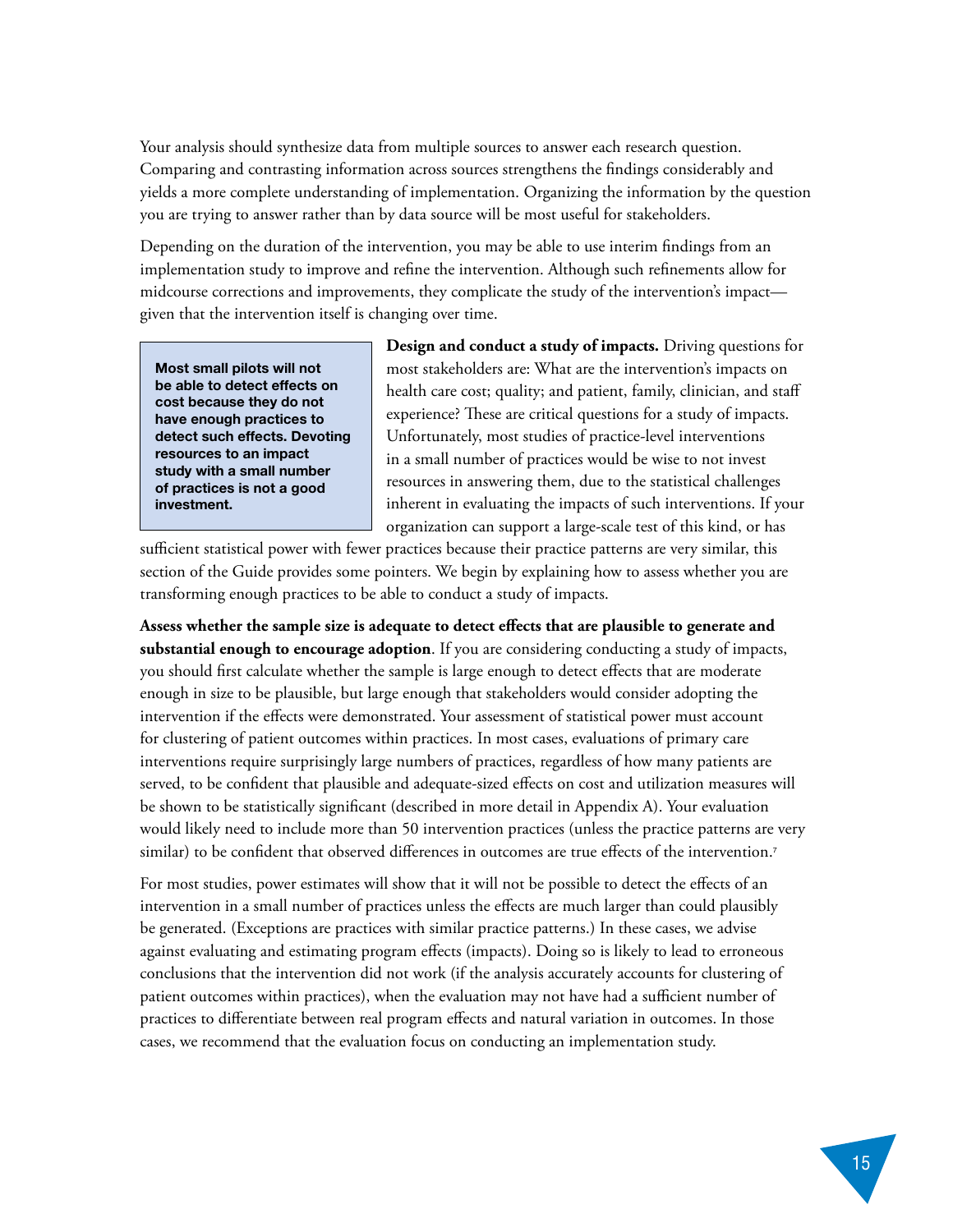**Consider these pointers for your impact study.** If you have sufficient statistical power to include an impact study, here are things to consider.

**Comparing the intervention group to a comparison group that is similar before the intervention is critical. The evaluation can select the comparison group using a randomized or nonexperimental design. If possible, try to use a randomized design.**

1. Have a method for estimating the outcomes patients would have experienced in the absence of the intervention. Merely looking at changes in trends over time is unlikely to correctly identify the effects of the intervention because trends and external factors unrelated to the intervention affect outcomes. Skeptics will find such studies dubious because changes over time in health care costs may have affected all practices. For example, if total costs for patients treated by a PCMH declined by 5 percent, but health care costs of all practices in that geographic

region declined by 5 percent over the same period, the evaluation should conclude that the PCMH is unlikely to have had a meaningful effect on costs.

You should, therefore, consider what would have happened to the way intervention practices delivered care and to patients' outcomes if the practice had not adopted the intervention—that is, the "counterfactual." Comparing changes in outcomes between the intervention practices and a group of comparable practices helps to isolate the effect of the intervention from the effects of other factors. If you can, select the comparison group of practices using a randomized or experimental design. A randomized design will give you more confidence in your results and should be used whenever possible. [Appendix B c](#page-27-0)ontains a few additional details on different approaches to selecting a comparison group, but we caution that the appendix does not cover the many considerations that go into selecting a comparison group.

#### 2. Make sure comparison practices are as similar as possible to intervention practices before the intervention begins. If

the intervention and comparison groups are similar before the intervention begins, you can be more confident that the intervention caused any subsequent differences in outcomes between the two groups. If available, your evaluation should select comparison practices with similar patient panels, including age, gender, and race; insurance source; chronic

**The Patient Centered Outcomes Research Institute also provides useful recommendations for study methodology. [www.pcori.](http://www.pcori.org/assets/2013/11/PCORI-Methodology-Report.pdf) [org/assets/2013/11/PCORI-](http://www.pcori.org/assets/2013/11/PCORI-Methodology-Report.pdf)[Methodology-Report.pdf](http://www.pcori.org/assets/2013/11/PCORI-Methodology-Report.pdf)**

conditions; and prior expenditures and use of hospitalizations, ER visits, and skilled nursing facility stays. Ideally, practice-level variables such as practice size; whether the practice is independent or part of a larger system; the number, types, and roles of nonphysician staff; and urban/rural location should also be similar. To improve confidence further, if data are available, you should examine how similar outcomes were in both groups for several years before the intervention began to ensure patients in the two groups had a similar trajectory of costs. Moreover, if there are preexisting differences in cost trends, you can control for them. You can examine the comparability of the intervention and comparison practices along as many of these dimensions as possible even if you cannot use all of them to select the comparison group.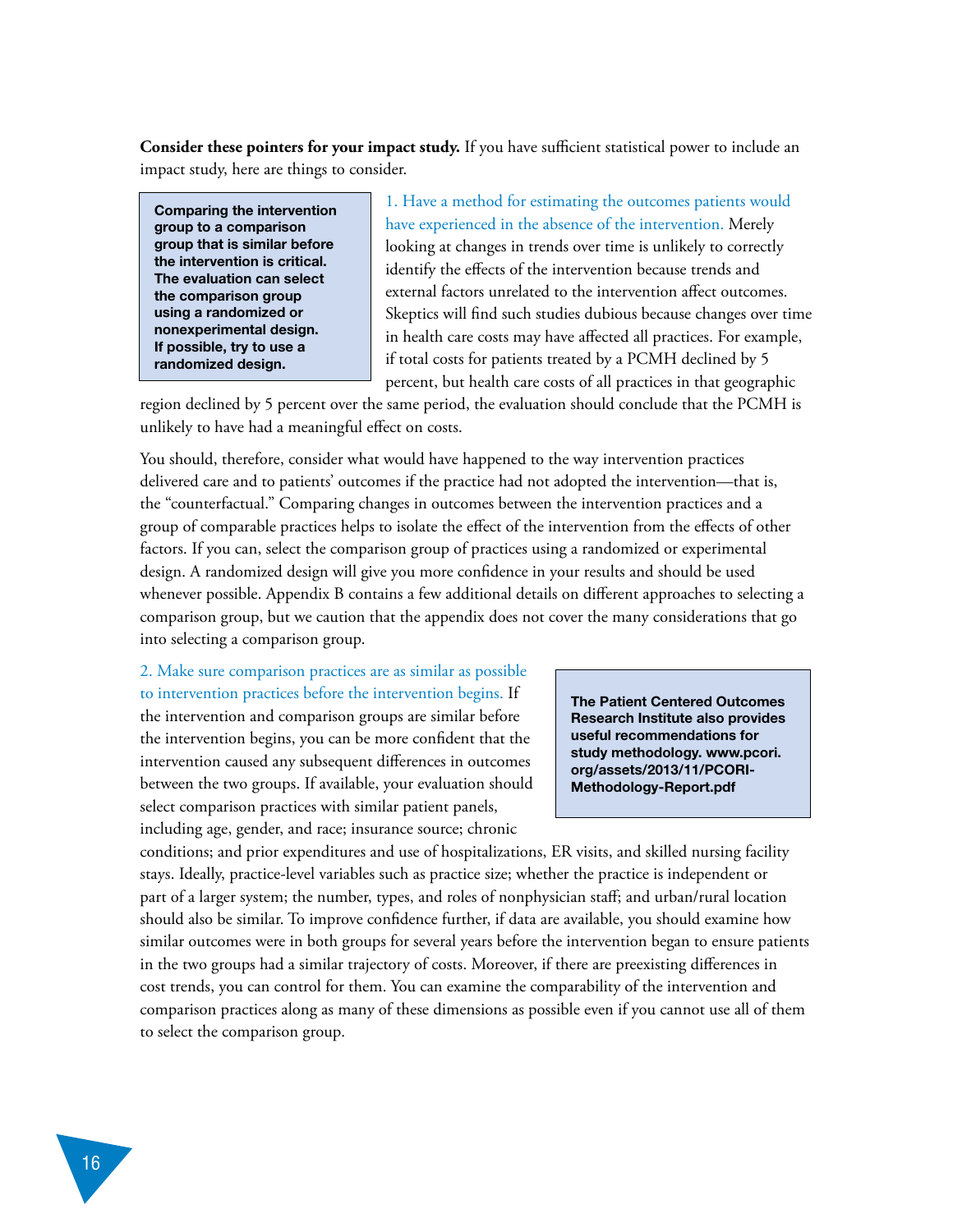3. Use solid analytical methods to estimate program impacts. If you have selected a valid comparison group and included enough practices, appropriate analytical methods will generate accurate estimates of program effects. These include using a difference-in-difference approach (which compares changes in outcomes before and after the intervention began for the intervention group to changes in outcomes over the same time period for the comparison group), controlling for patient- and practice-level variables ("risk adjustment"), and adjusting standard errors for clustering and multiple comparisons (see [Appendix C\)](#page-29-0).

4. Conserve resources by using different samples to measure different outcomes. Calculating statistical power for each outcome can help you decide which sample to use to collect data on various outcomes. It is generally costly to collect survey data. For most survey-based outcomes, evaluations typically need data from 20 to 100 patients per practice to be confident that they can detect a meaningful effect. Collecting survey data from more patients might increase the precision of estimates of a practice's average outcome for its own patients, but it will only slightly improve the precision of the estimated effect for the intervention as a whole (that is, increase your ability to detect a small effect). It typically adds relatively little additional cost to analyze data from claims or electronic health records (EHRs) on all of the practices' patients rather than just a sample, so we recommend analyzing claims- and EHRbased outcomes using data for as many patients as you can. On the other hand, some interventions can be expected to generate bigger effects for high-risk patients, so knowing how you will define "highrisk" and separately analyzing outcomes for patients who meet those criteria may improve your ability to detect specific effects.[13](#page-31-0)

**Synthesize findings from the implementation and impact analyses.** Most evaluations generate a lot of information. If your evaluation includes both implementation and impact analyses, using both types of findings together will provide a considerably more sophisticated understanding about the effects of the model being tested than either alone. Studying the connections between findings from both—arrayed according to their appearance in the logic model—can help illuminate how a primary care intervention is working, suggest refinements to it, and, if it is successful, consider how to spread it to other practices.

Ideally, you will be able to integrate your implementation and impact work so that they will inform one another on a regular and systematic basis. This type of integrated approach can provide insights about practice operations, and barriers and facilitators to success. It can also help generate hypotheses to test with statistical models of impact, as well as explanations for differences in impacts across geographic areas or types of practices or patients. This information, in turn, can be used to improve the interventions being implemented and inform practices about the effectiveness of changes they are making. If you collect implementation and impact results at the same time, you can use them to validate findings and strengthen the evidence for the evaluation's conclusions. Moreover, information from implementation and impact analyses is useful for understanding how to refine and spread successful interventions.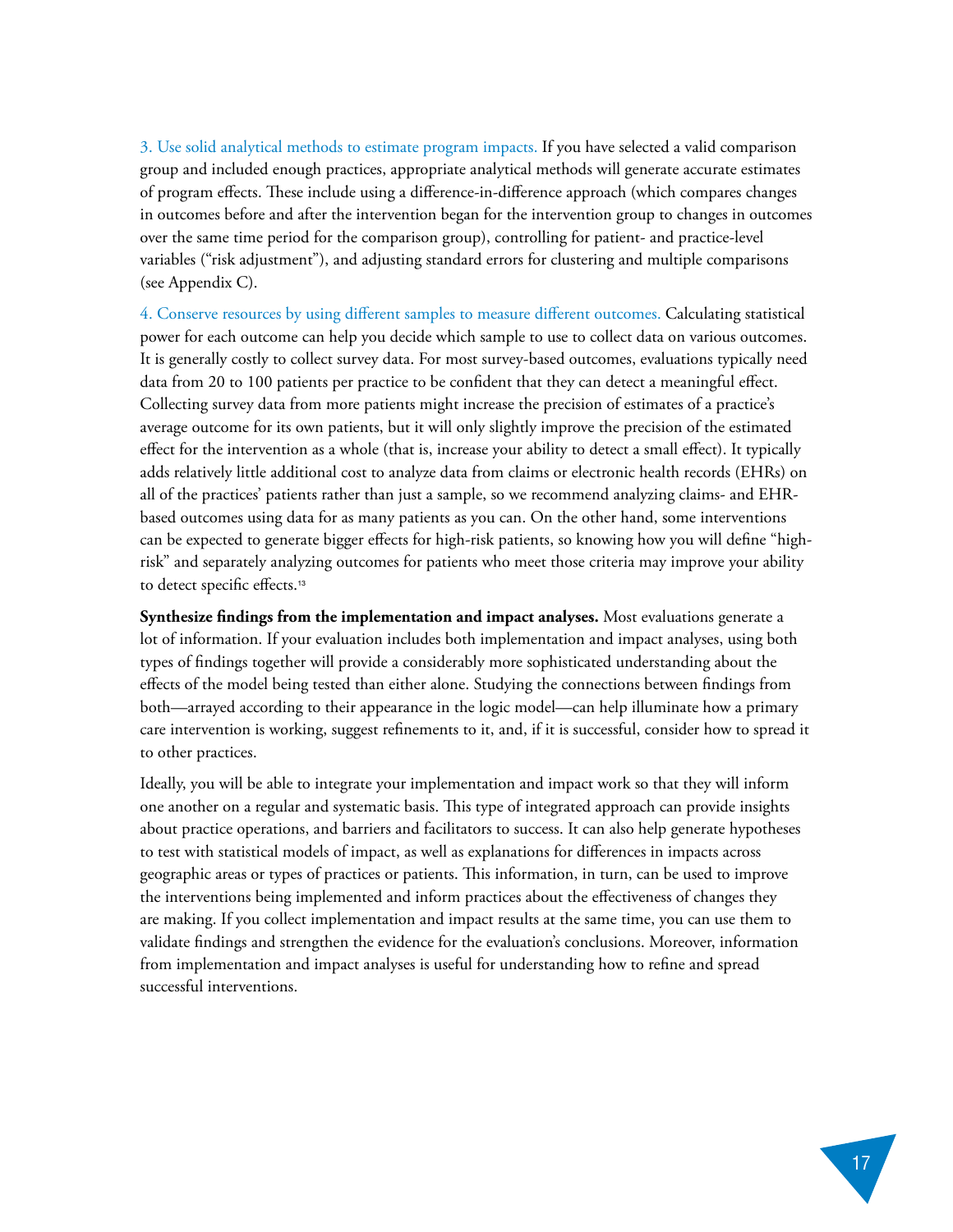#### <span id="page-21-0"></span>**V. How Can I Use the Findings?**

This Evaluation Guide describes some steps for planning and conducting an evaluation of a primary care intervention such as a PCMH model. The best evaluation design and approach for a particular intervention will depend on your goals and the available data and resources, as well as the way practices are selected to participate and the type of intervention they are testing.

A well-designed and well-conducted evaluation can provide evidence on what the intervention did or did not achieve. Specifically, it can describe (1) who the intervention served; (2) how it changed health care delivery; and (3) the effects on patient quality, cost, and experience outcomes as well as on clinician and staff experience. The evaluation also can identify how both implementation and impact results vary by practice setting and by patient subgroups, which has important implications for targeting interventions. Finally, the evaluation can use information about variations in implementation approaches across practices to identify best practices in staffing, roles of team members, and specific approaches to delivering services.

Evaluation results can provide answers to stakeholders' questions and help in making key decisions. Results can be compared with those of alternative interventions being considered. In addition, if the results are favorable, they can support plans to continue funding the intervention and to spread the model, perhaps with refinements, on a larger, more sustainable scale.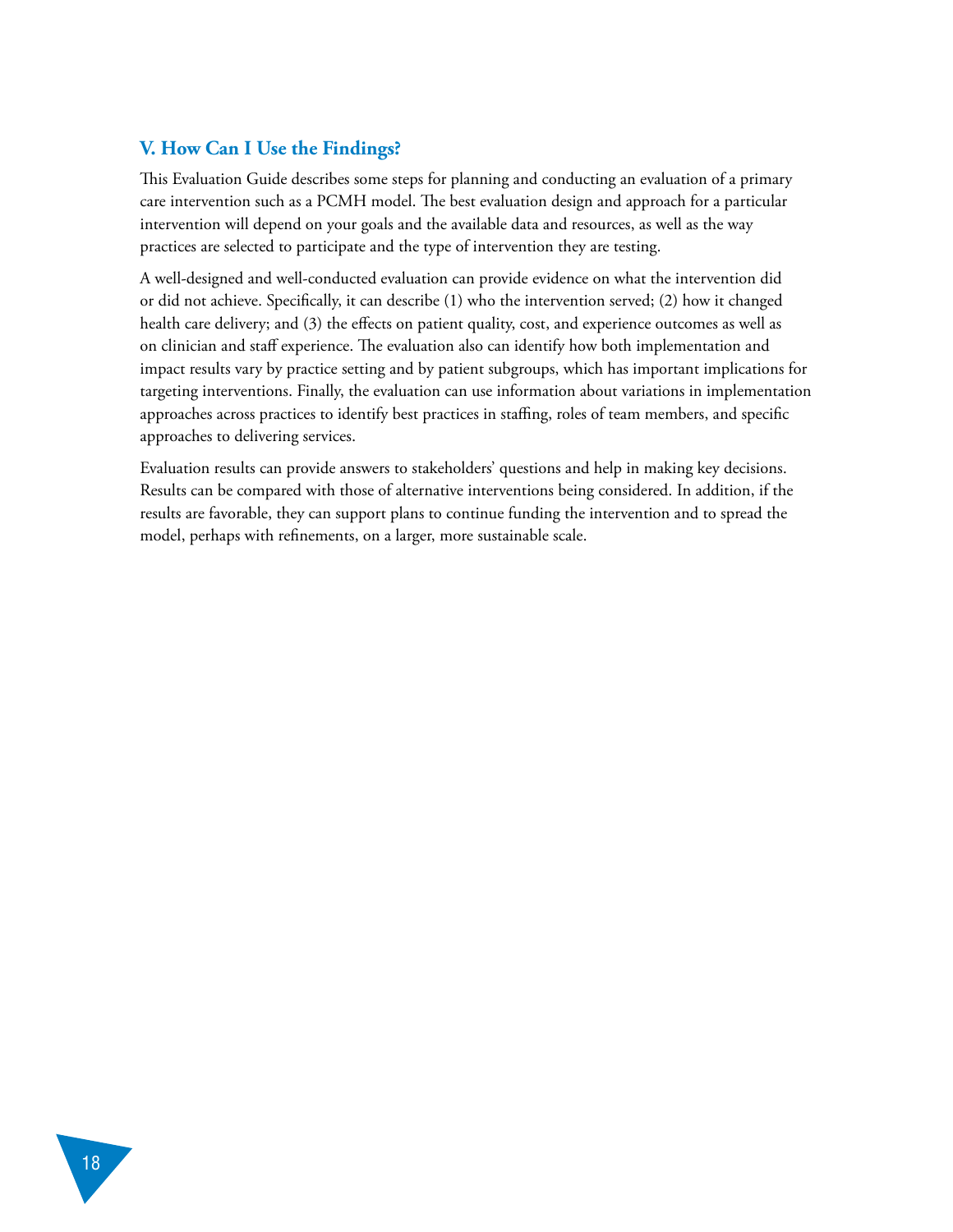## <span id="page-22-0"></span>**VI. Resource Collection for Evaluations of Primary Care Models**

This resource collection contains resources and tools that evaluators can use to develop logic models; select outcomes; and design, conduct, and synthesize implementation and impact findings.

## **Logic Models**

Innovation Network, Inc. Logic Model Workbook. Washington, DC: Innovation Network, Inc.; n.d. [www.innonet.org/client\\_docs/File/logic\\_model\\_workbook.pdf](http://www.innonet.org/client_docs/File/logic_model_workbook.pdf).

Petersen D, Taylor EF, Peikes D. Logic Models: The Foundation to Implement, Study, and Refine Patient-Centered Medical Home Models. AHRQ Publication No.13-0029-EF. Rockville, MD: Agency for Healthcare Research and Quality; March 2013.

W.K. Kellogg Foundation. Logic Model Development Guide. Battle Creek, MI: W.K. Kellogg Foundation; December 2001:35-48. [www.wkkf.org/knowledge-center/resources/2006/02/](http://www.wkkf.org/knowledge-center/resources/2006/02/WK-Kellogg-Foundation-Logic-Model-Development-Guide.aspx) [WK-Kellogg-Foundation-Logic-Model-Development-Guide.aspx](http://www.wkkf.org/knowledge-center/resources/2006/02/WK-Kellogg-Foundation-Logic-Model-Development-Guide.aspx).

## **Outcomes**

Agency for Healthcare Research and Quality. Consumer Assessment of Healthcare Providers and Systems (CAHPS). Rockville, MD: Agency for Healthcare Research and Quality; 2012.

Rosenthal M, Abrams M, Bitton A, the Patient-Centered Medical Home Evaluators' Collaborative. Recommended core measures for evaluating the patient-centered medical home: cost, utilization, and clinical quality. Commonwealth Fund; May 2012(12). [www.commonwealthfund.org/~/media/Files/](http://www.commonwealthfund.org/~/media/Files/Publications/Data%20Brief/2012/1601_Rosenthal_recommended_core_measures_PCMH_v2.pdf) [Publications/Data%20Brief/2012/1601\\_Rosenthal\\_recommended\\_core\\_measures\\_PCMH\\_v2.pdf](http://www.commonwealthfund.org/~/media/Files/Publications/Data%20Brief/2012/1601_Rosenthal_recommended_core_measures_PCMH_v2.pdf).

## **Implementation Analysis**

Alexander JA, Hearld LR. The science of quality improvement implementation: developing capacity to make a difference. Med Care. 2011 December;49(Suppl):S6-20.

Bitton A, Schwartz GR, Stewart EE, et al. Off the hamster wheel? Qualitative evaluation of a paymentlinked patient-centered medical home (PCMH) pilot. Milbank Q. 2012 September;90(3):484-515. doi: 10.1111/j.1468-0009.2012.00672.x.

Bloom H, ed. Learning More from Social Experiments. New York: Russell Sage Foundation; 2006.

Crabtree B, Workgroup Collaborators. Evaluation of Patient Centered Medical Home Practice Transformation Initiatives. Washington: The Commonwealth Fund; November 2010.

19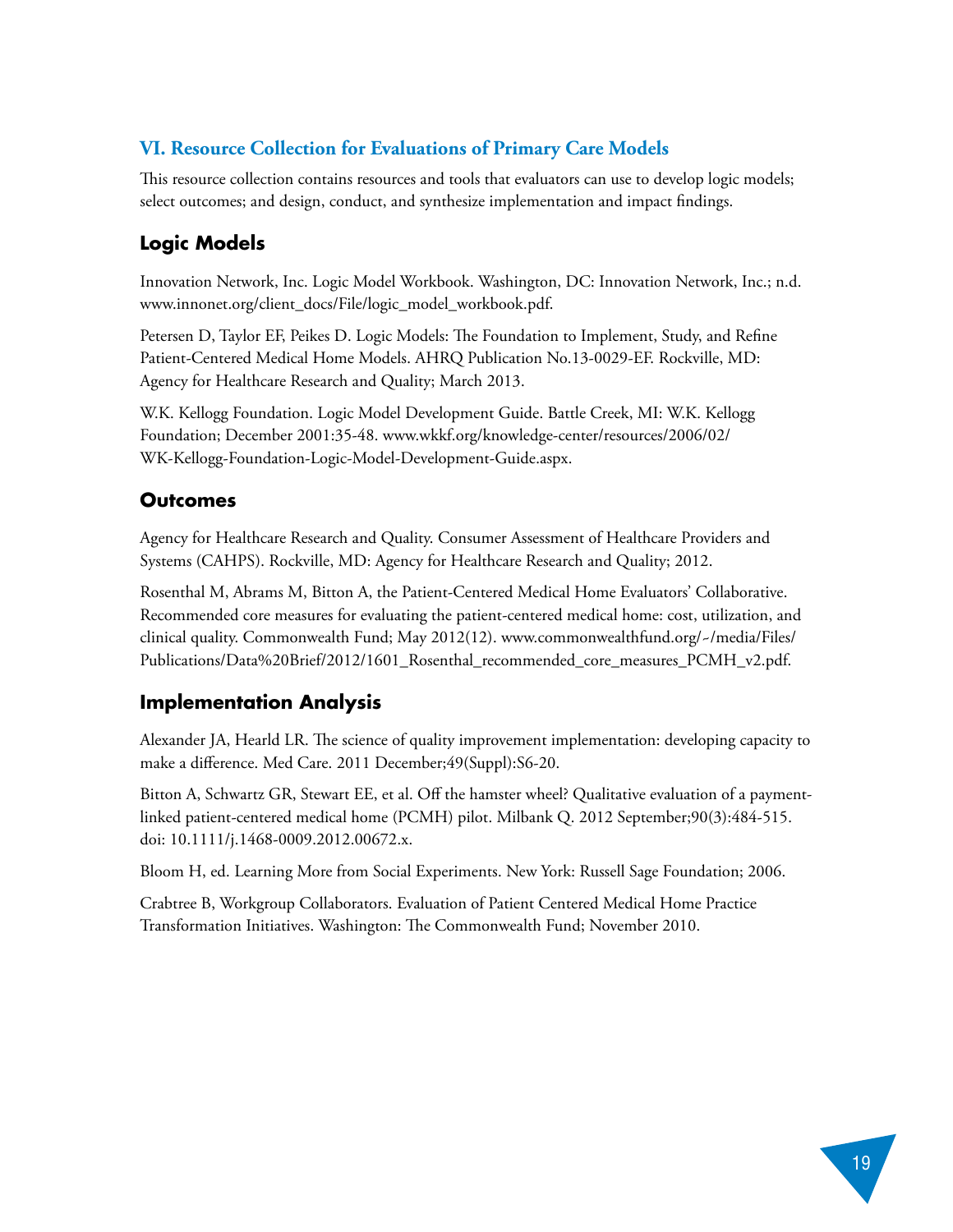Damschroder L, Aron D, Keith R, et al. Fostering implementation of health services research findings into practice: a consolidated framework for advancing implementation science. Implement Sci. 2009;4(1):50.

Damschroder L, Peikes D, Petersen D. Using Implementation Research to Guide Adaptation, Implementation, and Dissemination of Patient-Centered Medical Home Models. AHRQ Publication No.13-0027-EF. Rockville, MD: Agency for Healthcare Research and Quality; March 2013.

Goldman RE, Borkan J. Anthropological Approaches: Uncovering Unexpected Insights About the Implementation and Outcomes of Patient-Centered Medical Home Models. Rockville, MD: Agency for Healthcare Research and Quality; March 2013. AHRQ Publication No.13-0022-EF.

Nutting PA, Crabtree BF, Stewart EE, et al. Effects of facilitation on practice outcomes in the National Demonstration Project model of the patient-centered medical home. Ann Fam Med. 2010;8(Suppl 1):s33-s44.

Plsek PE, Greenhalgh T. Complexity science: the challenge of complexity in health care. BMJ 2001;323:625-8.

Potworowski G, Green, LA. Cognitive Task Analysis: Methods to Improve Patient-Centered Medical Home Models by Understanding and Leveraging Its Knowledge Work. AHRQ Publication No.13- 0023-EF.Rockville, MD: Agency for Healthcare Research and Quality; March 2013.

Rossi PH, Lipsey MW, Freeman HE. Evaluation: A Systematic Approach. 7th ed. Thousand Oaks, CA: Sage Publications; 2004.

Stange K, Nutting PA, Miller WL, et al. Defining and measuring the patient-centered medical home. J Gen Int Med. June 2010;25(6):601-12. [www.ncbi.nlm.nih.gov/pmc/articles/PMC2869425/](http://www.ncbi.nlm.nih.gov/pmc/articles/PMC2869425/pdf/11606_2010_Article_1291.pdf) [pdf/11606\\_2010\\_Article\\_1291.pdf.](http://www.ncbi.nlm.nih.gov/pmc/articles/PMC2869425/pdf/11606_2010_Article_1291.pdf)

Wholey JS, Hatry HP, and Newcomer KE, eds. Handbook of Practical Program Evaluation. San Francisco: Jossey-Bass/John Wiley & Sons; 2010.

## **Impact Analysis**

#### **Overview**

Hickam, D, Totten A, Berg A, et al., eds. The PCORI Methodology Report. November 2013. [www.](http://www.pcori.org/assets/2013/11/PCORI-Methodology-Report.pdf) [pcori.org/assets/2013/11/PCORI-Methodology-Report.pdf](http://www.pcori.org/assets/2013/11/PCORI-Methodology-Report.pdf).

Jaén CR, Ferrer RL, Miller WL, et al. Patient outcomes at 26 months in the patient-centered medical home National Demonstration Project. Ann Fam Med. 2010;8(Suppl 1):s57-s67.

Meyers D, Peikes D, Dale S, et al. Improving Evaluations of the Medical Home. Rockville, MD: Agency for Healthcare Research and Quality; September 2011. AHRQ Publication No. 11-0091. [http://pcmh.ahrq.gov/page/patient-centered-medical-home-decisionmaker-brief-improving](http://pcmh.ahrq.gov/page/patient-centered-medical-home-decisionmaker-brief-improving-evaluations-medical-home)evaluations-medical-home.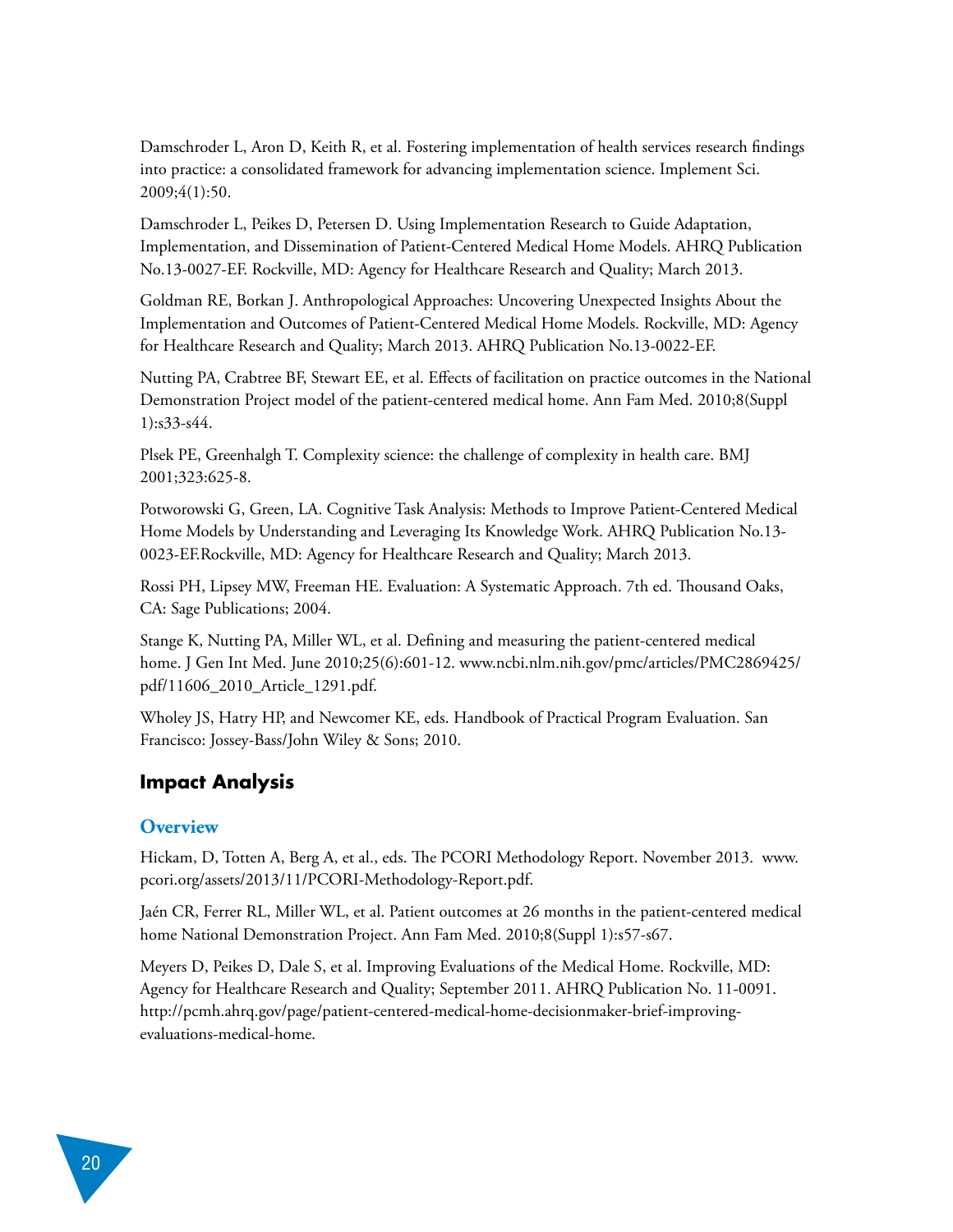Orr, L. Social Experiments: Evaluating Public Programs with Experimental Methods. Thousand Oaks, CA: Sage Publications; 1999.

Shadish, WR, Cook, TD, Campbell, DT. Experimental and Quasi-Experimental Designs for General Causal Inference. Boston: Houghton Mifflin Company; 2001.

#### **Stepped Wedge (Randomized Rollout) Designs**

Hussey MA, Hughes JP. Design and analysis of stepped wedge cluster randomized trials. Contemp Clin Trials. 2007;28:182-91. [http://faculty.washington.edu/peterg/Vaccine2006/articles/](http://faculty.washington.edu/peterg/Vaccine2006/articles/HusseyHughes.2007.pdf) [HusseyHughes.2007.pdf.](http://faculty.washington.edu/peterg/Vaccine2006/articles/HusseyHughes.2007.pdf)

#### **Calculating Power When Data Are Clustered**

Peikes D, Dale S, Lundquist E, et al. Building the Evidence Base for the Medical Home: What Sample and Sample Size Do Studies Need? Rockville, MD: Agency for Healthcare Research and Quality; October 2011. AHRQ Publication No. 11-0100-EF. White paper prepared by Mathematica Policy Research under contract no. HHSA290200900019I TO2. [http://pcmh.ahrq.gov/page/building](http://pcmh.ahrq.gov/page/building-evidence-base-medical-home-what-sample-and-sample-size-do-studies-need)[evidence-base-medical-home-what-sample-and-sample-sizes-do-studies-need.](http://pcmh.ahrq.gov/page/building-evidence-base-medical-home-what-sample-and-sample-size-do-studies-need) 

#### **Adjusting for Multiple Comparisons**

Schochet, PZ. An Approach for Addressing the Multiple Testing Problem in Social Policy Impact Evaluations. Eval Rev. 2009 December;33(6).

#### **Orthogonal Design**

Collins LM, Murphy S, Strecher V. The multiphase optimization strategy (MOST) and the sequential multiple assignment randomized trial (SMART). New methods for more potent ehealth interventions. Am J Prev Med. 2007;32:112‐18.

Zurovac J, Peikes D, Zutshi A, Brown R. Efficient Orthogonal Designs: Testing the Comparative Effectiveness of Alternative Ways of Implementing Patient-Centered Medical Home Models. AHRQ Publication No.13-0024-EF. Rockville, MD: Agency for Healthcare Research and Quality; March 2013.

#### **Propensity Score Matching**

Peikes D, Moreno L, Orzol S. Propensity score matching: A note of caution for evaluators of social programs. Am Statistician 2008;62:222-31. [http://econpapers.repec.org/article/besamstat/v\\_3a62\\_3a](http://econpapers.repec.org/article/besamstat/v_3a62_3ay_3a2008_3am_3aaugust_3ap_3a222-231.htm) [y\\_3a2008\\_3am\\_3aaugust\\_3ap\\_3a222-231.htm.](http://econpapers.repec.org/article/besamstat/v_3a62_3ay_3a2008_3am_3aaugust_3ap_3a222-231.htm)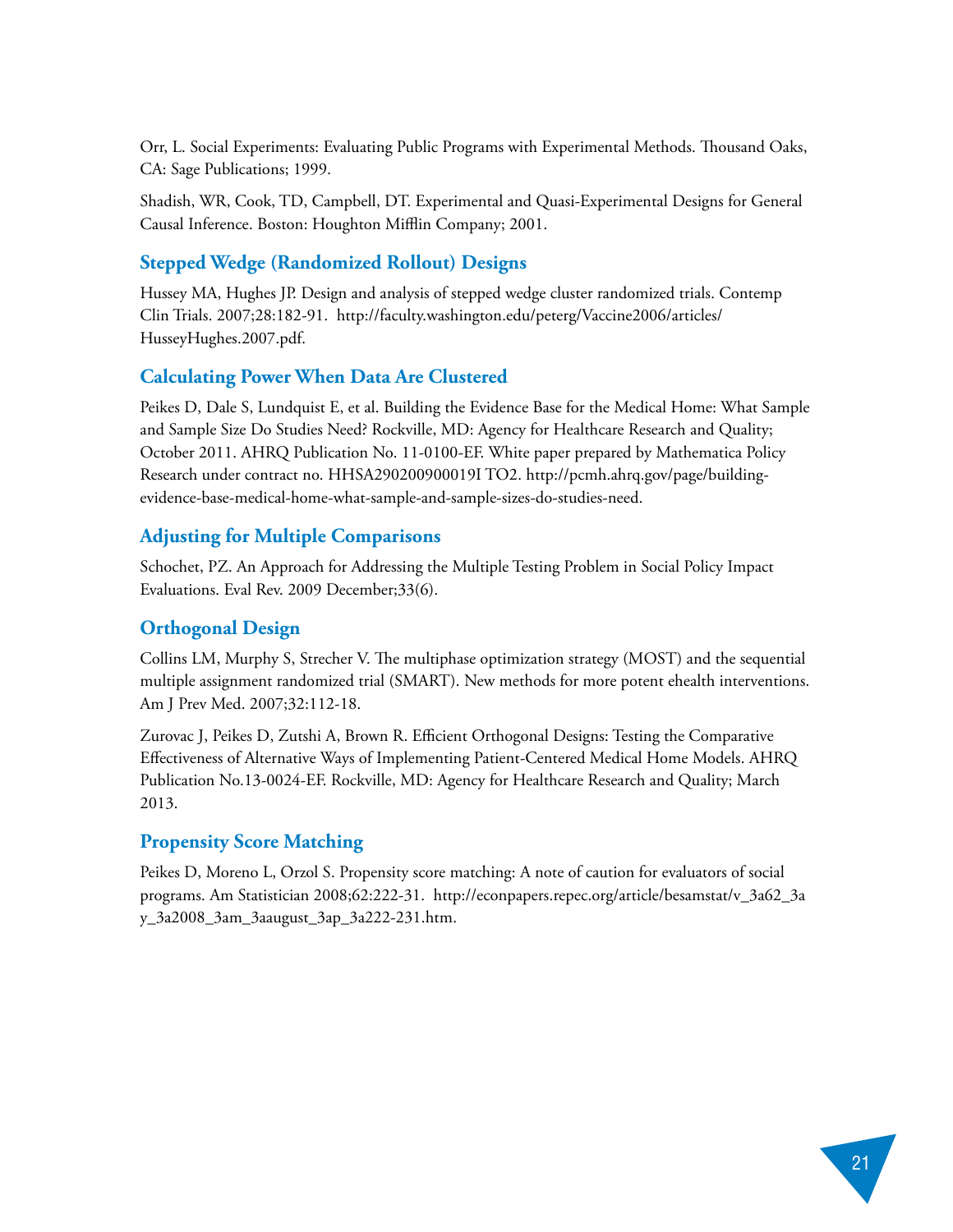## **Mixed Methods**

Creswell JW, Klassen AC, Plano Clark VL, et al., for the Office of Behavioral and Social Sciences Research. Best Practices for Mixed Methods Research in the Health Sciences. Bethesda, MD: National Institutes of Health; August 2011.

Miller WL, Crabtree BF, Harrison MI, et al. Integrating mixed methods in health services and delivery system research. Health Serv Res. 2013 December;48(6 Part II).

Wisdom J, Creswell JW. Mixed Methods: Integrating Quantitative and Qualitative Data Collection and Analysis While Studying Patient-Centered Medical Home Models. AHRQ Publication No.13- 0028-EF. Rockville, MD: Agency for Healthcare Research and Quality; March 2013.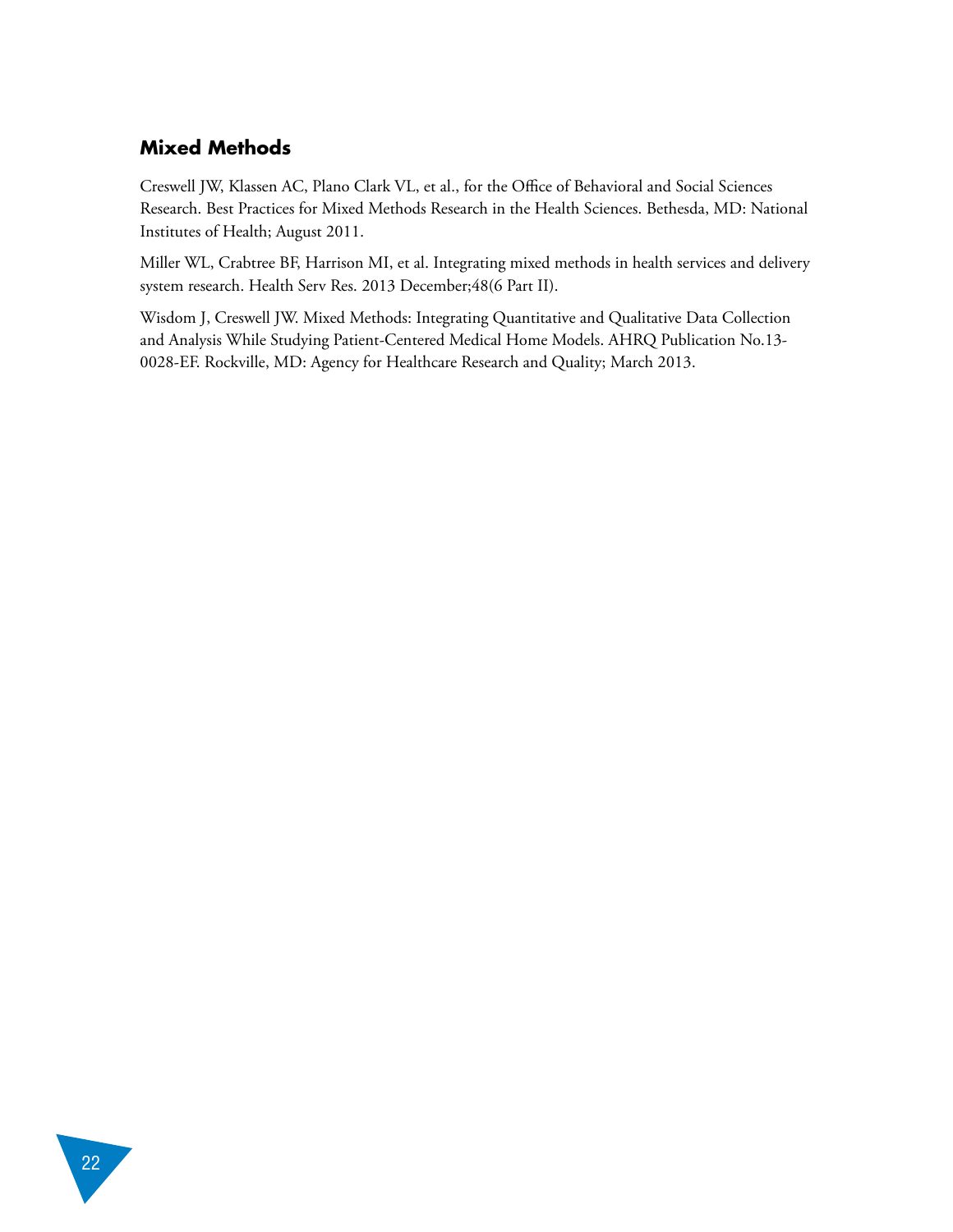# <span id="page-26-0"></span>Appendix A: Calculating Statistical Power with Clustering to Assess Potential for Detecting Meaningful Effects

This appendix describes how to calculate statistical power to determine whether to conduct an impact study, and if so, which outcomes you can examine. To do so, first consider effect size: What effect size would convince stakeholders to adopt the intervention? The answer to this question will determine the effect size you should aim to detect with confidence. Discussions about the effect sizes that stakeholders consider meaningful should occur when you describe the logic model/theory of change. Stakeholders focused on return on investment may need to see a reduction in costs large enough to more than offset any extra payments made to the practice to adopt an intervention. Others may need to see improvements in patient experience ratings. Next, assess the feasibility of generating that effect in the time frame you have to work with. Finally, calculate statistical power to figure out how many practices and patients you need to be confident that the evaluation will detect an effect of this size. If you already know the maximum number of practices you will be transforming, you can skip to the final step and see how likely it is that the evaluation will find an effect of a given size to be statistically significant. If the number of practices is too small, the evaluation will be unable to reliably determine whether the intervention generated an effect.

Calculating the minimum effect that the evaluation is likely to detect using different design approaches is particularly important with evaluations of primary care interventions such as the PCMH, because testing them often requires large samples. In practice-level interventions, patient outcomes are clustered within practices and this clustering reduces the effective sample size. Clustering arises because patients within a practice often receive care similar to that received by other patients served by the same practice, but different from the care received by patients in other practices—given differences in ways that clinicians practice medicine and other factors. This means that patients from a given practice cannot necessarily be considered statistically independent from one another, which lowers the effective sample size of patients. As a result, the number of practices (not the number of patients) in the intervention largely determines the size of the minimum effect the evaluation is likely to detect with high confidence. The amount of clustering in data varies for different samples of patients and practices and for different outcomes. When calculating the minimum detectable effect (and when analyzing outcomes), you must account for the clustered nature of the data[.](#page-30-0)<sup>7</sup>

One strategy—measuring effects among members of a high-risk subgroup—might help improve power to detect effects, depending on the extent of clustering in the data for a given set of intervention practices and outcomes. Although models like the PCMH target all patients in a practice, studying sicker patients can increase the power to detect effects on continuous claims-based outcomes, such as cost and service use, for several reasons. First, among healthy patients, we expect relatively few hospitalizations and limited service use regardless of the intervention's effectiveness, leaving little opportunity to reduce health care use and cost. Among sicker patients, we expect more opportunities for reductions in cost and service use. As a result, evaluations can use smaller samples of those patients. Additionally, because service use and cost vary more widely among all patients than among sicker patients, it is often harder to distinguish an effect of the intervention from regular variation in these outcomes among all patients. Therefore, we suggest calculating minimum detectable effects for different outcomes and samples, to help you decide which outcome measures to track for which patients.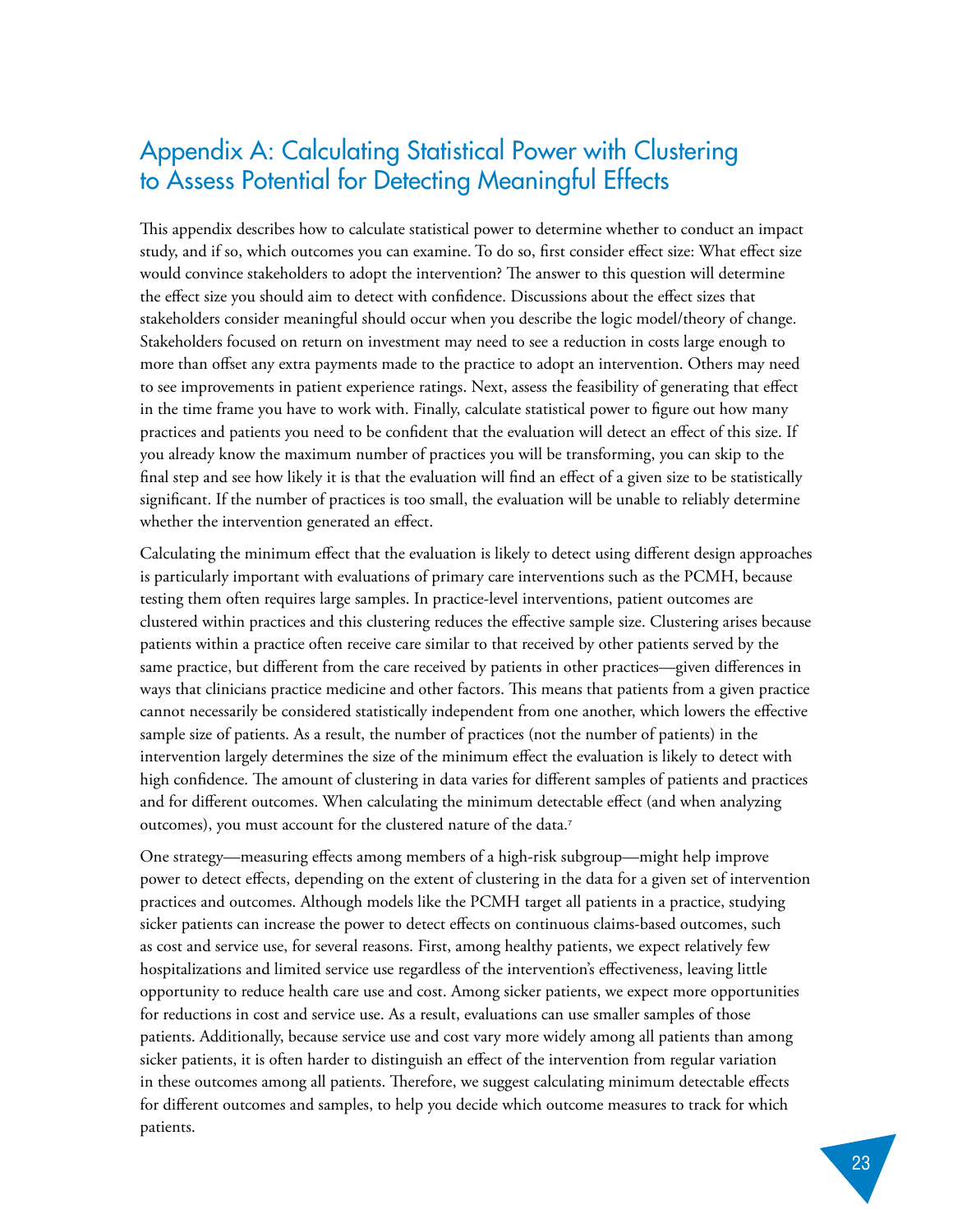# <span id="page-27-0"></span>Appendix B: Using a Comparison Group to Account for What Would Have Happened Without the Intervention

This appendix briefly describes the complex issue of selecting a comparison group using a randomized or nonexperimental design. The goal is to identify a group of comparison practices that are as similar as possible to the intervention practices. To better understand your design options, it is often most efficient to consult with an experienced evaluator. You can also obtain background from a good textbook (such as Orr<sup>14</sup> [o](#page-31-0)r Shadish, Cook, and Campbell<sup>[15](#page-31-0)</sup>).

#### **When Possible, Use a Randomized Design**

The most rigorous and credible way to develop a counterfactual is to randomize practices interested in participating in the intervention to an intervention or control group. $^\mathrm{b}$  The control group will then provide a good proxy of what would have happened to intervention practices had they not adopted the model. However, many stakeholders believe they cannot conduct a randomized trial for ethical or fairness reasons. In such cases, a key question is: Are there more practices interested in transforming than resources to transform them? If the answer is yes, two pragmatic ways to randomize practices are available—both of which provide a strong randomized design to study the effects of a primary care intervention.

The first approach to selecting practices to participate is to conduct a lottery among all practices that volunteer. A lottery is a randomized controlled trial in which practices selected by lottery receive the intervention, and practices that are not selected serve as a control group.

Another approach is to allow all practices that volunteer to participate, but stagger the rollout of implementation across them. This is called a staggered randomized or stepped wedge design. The late starters serve as a control group—before they begin the intervention—for the early starters.[16](#page-31-0) The advantages of this design are (1) all interested practices have the opportunity to participate, and (2) operational support can be provided to small groups of practices at a time, reducing resource demands on the system. The disadvantage is that the late starters can only serve as a pure control group until they begin the intervention. For example, if they begin 1 year later than the early starters, your evaluation will have only 1 year of data to use to compare outcomes between the intervention and control groups—which might be too short a period to realize many potential improvements associated with primary care transformation.17 [H](#page-31-0)owever, you can also use a staggered randomized design to examine outcomes at different stages, such as comparing practices with 2 years of experience with the intervention and practices with only 1 year of experience.

If your evaluation uses a randomized design by lottery or by staggered rollout, it is critical to select practices at random. Picking a practice for the intervention group because it seemed to have the strongest physician commitment, or because it had better or worse patient outcomes, makes it difficult

**b** A control group is a comparison group that is selected randomly from the set of potential practices eligible to implement the study.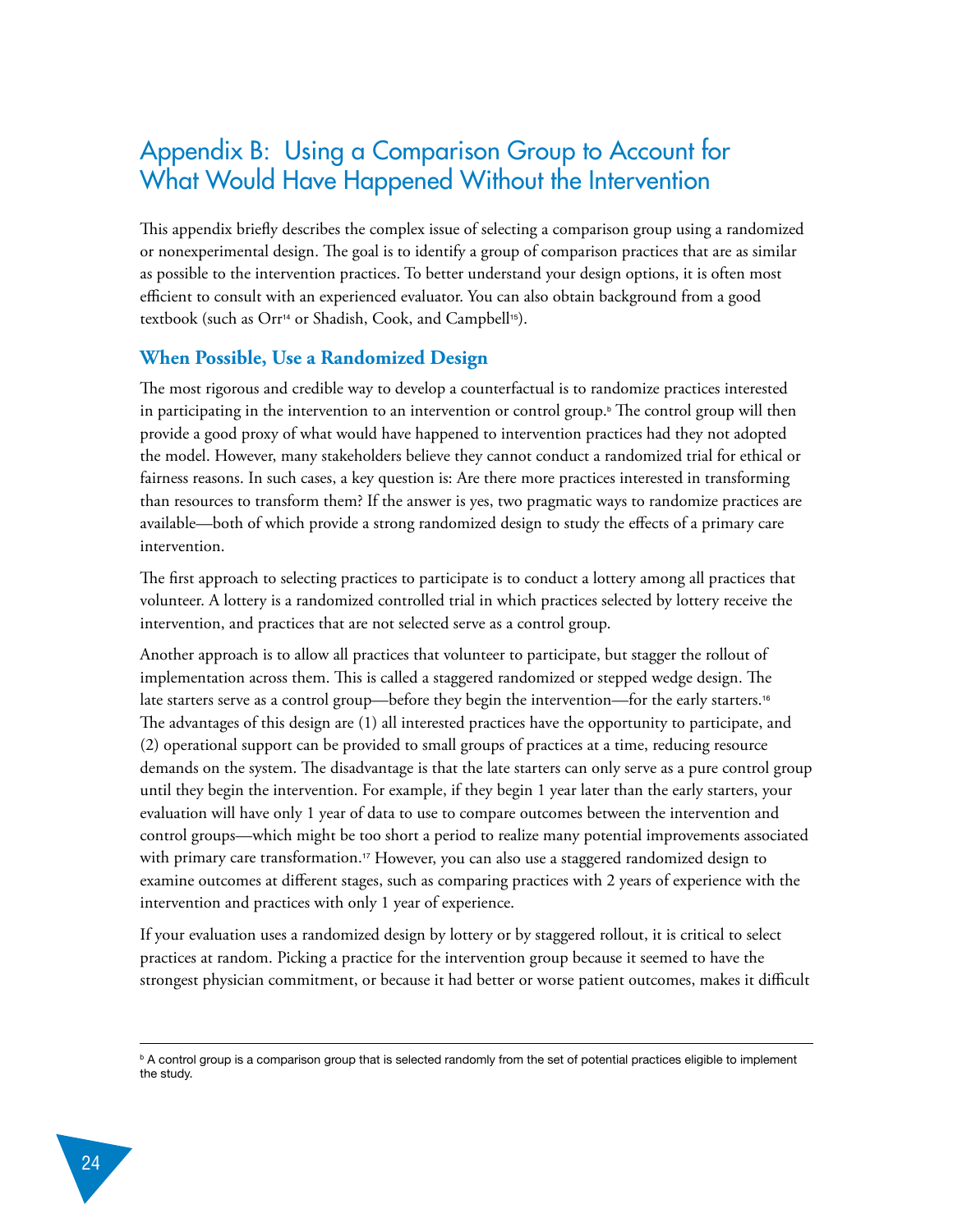to disentangle the effects of the intervention from those of the practice's existing performance or motivation. Similarly, in a staggered randomized design, be sure to randomize practices into rollout periods, avoiding the urge to start with practices that are more sophisticated or more eager to begin the intervention.

If stakeholders want to introduce the intervention in all practices, another option would be to analyze the effectiveness of different approaches to implementing the components of the intervention within the practices. At the outset of the study, each practice could be randomized to receive a combination of different approaches to implementing the intervention. For example, the practices could be randomly assigned to use either a social worker or nurse to coordinate care, and randomly assigned to follow up with patients within 2 days of a hospital discharge, either in person or by telephone. This approach, called orthogonal design, enables every practice to test at least some of the components (that is, no practice would be a pure control), while generating important operational lessons about the best ways to deliver the different components.<sup>[18, 19](#page-31-0)</sup>

#### **When Randomized Designs Are Not Feasible, Use a Strong Comparison Group Design**

Sometimes randomized designs are not feasible. In this case, it is critical to determine how the participating practices chose (or were chosen) to participate in the intervention and mimic those factors to the extent possible when selecting a nonexperimental comparison group. The factors driving participation include formal and informal selection criteria by the organization and decisions made by practices. For example, if the organization selects all practices in a particular city to test the intervention, the comparison group should contain practices in a city with a comparable market and patient mix. If only practices that had certain health IT in place were chosen, practices with similar health IT, as well as size, patient mix, and outcomes—before the intervention—should be selected for the comparison group. Ideally, the group of comparison practices should have the same characteristics as the intervention practices. Two popular options for selecting a comparison group are regression discontinuity (RD) designs, and propensity score matching (PSM) designs. However, both PSM and RD designs may not have sufficient power for interventions with a small number of practices.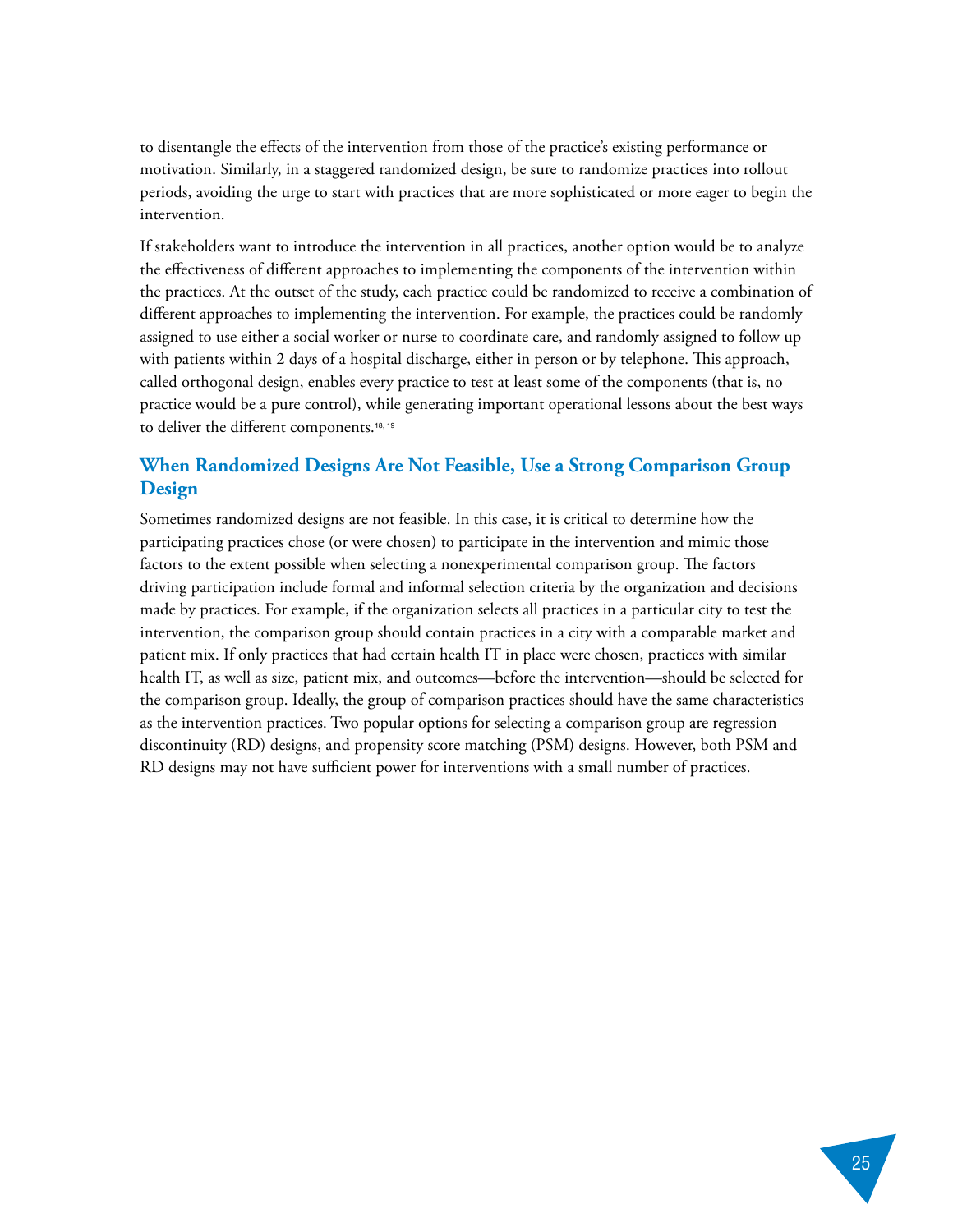# <span id="page-29-0"></span>Appendix C: Using Solid Analytical Methods to Estimate Program Impacts

This appendix briefly describes some analytical methods that can help you estimate program impacts: using a difference-in-difference approach, conducting multivariate analysis that controls for patientand practice-level variables, and adjusting standard errors for clustering and multiple comparisons. These are complex topics, and these summaries are intended as an introduction to the general concepts underlying them. Again, it's often most efficient to consult with an experienced evaluator to explore the analytic methods that are most appropriate for your evaluation questions and design.

## **Estimate Effects Using a Difference-in-Difference Approach**

We recommend that evaluations calculate difference-in-difference estimates of program impacts by subtracting the difference in a given outcome between the intervention and comparison groups before the intervention began from the difference in that same outcome during the intervention. This approach assumes that any differences between intervention and comparison practices in both levels and trends in outcomes before the intervention would have persisted after the intervention if the intervention had not occurred. Thus, for example, in the case of improved access through email described in Figure 2, the impact of the intervention is the change in access over time for patients in intervention practices after netting out the change in access over time experienced by patients in comparison practices.

## **Control for Differences in Patient and Practice Characteristics**

In your analyses, you should use multivariate regressions to adjust estimates for differences in important patient- and practice-level variables (described previously) or control for practice fixed effects (that is, practice-level characteristics that do not change over time) because pre-existing differences in intervention and comparison practices can affect outcomes.

## **Adjust Standard Errors for Clustering and Multiple Comparisons**

You must account for clustering when determining the statistical significance of the estimates of program effects. If clustering is ignored, a test of statistical significance might show a difference in outcomes between intervention and comparison practices to be statistically significant when it is not. In other words, ignoring the clustered nature of the data can lead to a false positive—finding an effect that does not exist.<sup>7</sup>  [S](#page-30-0)imilarly, if you test the effect of the intervention on numerous outcomes, you risk finding some effects just by chance. Therefore, you should assess whether you are finding more statistically significant findings than would be expected by chance for the number of tests you are conducting. There are also more formal ways to adjust standard errors for multiple comparisons[.](#page-31-0)20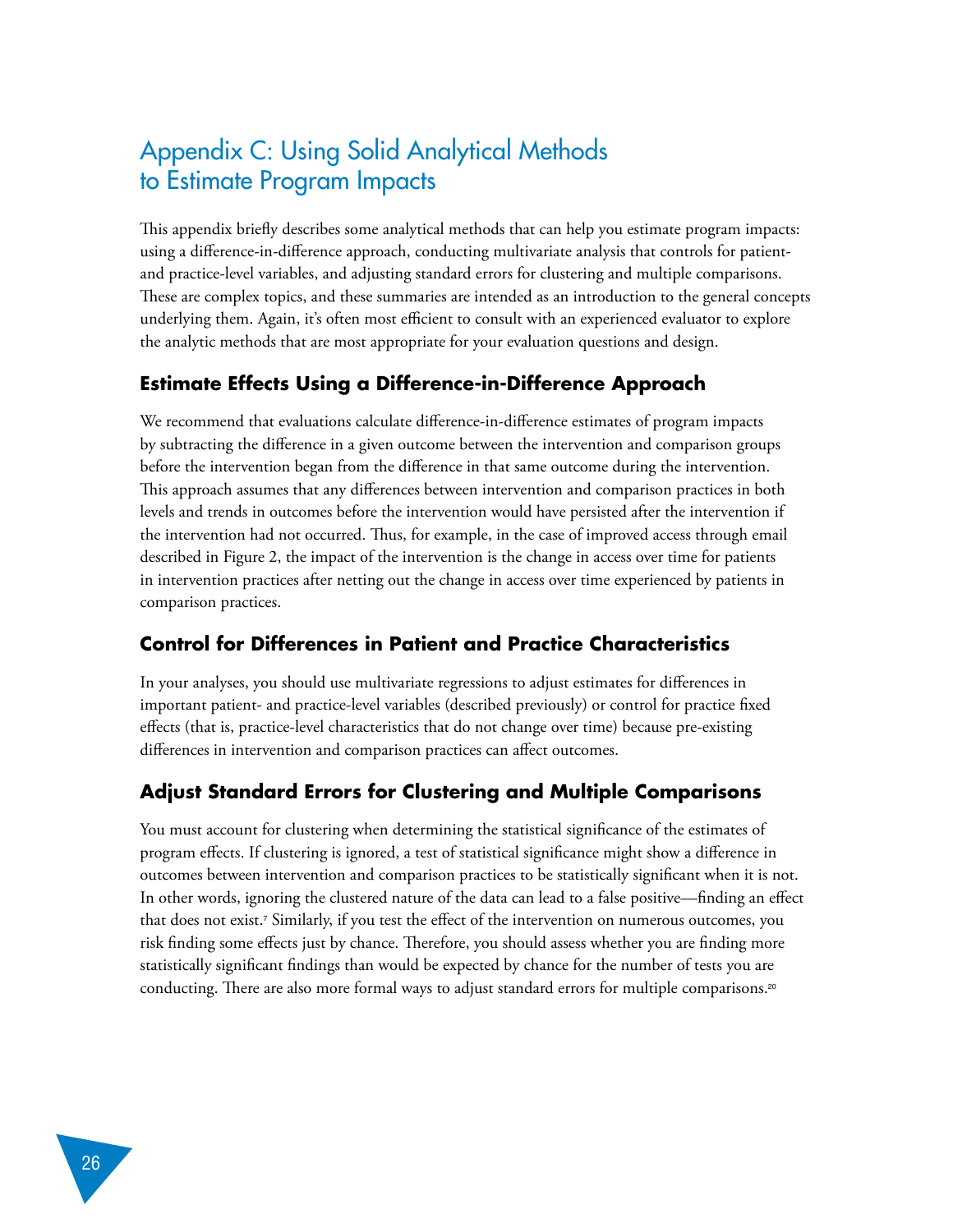#### <span id="page-30-0"></span>**Endnotes**

<sup>1</sup> McNellis RJ, Genevro JL, Meyers DS. Lessons learned from the study of primary care transformation. Ann Fam Med. 2013 May-June;11(Suppl 1):S1-5. doi: 10.1370/afm.1548. PubMed PMID: 23690378; PubMed Central PMCID: PMC3707240.

2 McMullen CK, Schneider J, Firemark A, et al. Cultivating engaged leadership through a learning collaborative: lessons from primary care renewal in Oregon safety net clinics. Ann Fam Med. 2013 May-June;11(Suppl 1):S34-40. doi: 10.1370/afm.1489. PubMed PMID: 23690384; PubMed Central PMCID: PMC3707245.

3 Solberg LI, Crain AL, Tillema J, et al. Medical home transformation: a gradual process and a continuum of attainment. Ann Fam Med. 2013 May-June;11(Suppl 1):S108-14. doi: 10.1370/ afm.1478. PubMed PMID: 23690379; PubMed Central PMCID: PMC3707254.

4 Nutting PA, Crabtree BF, Miller WL, et al. Transforming physician practices to patient-centered medical homes: lessons from the national demonstration project. Health Aff (Millwood). 2011 March;30(3):439-45. doi: 10.1377/hlthaff.2010.0159. PubMed PMID: 21383361; PubMed Central PMCID: PMC3140061.

5 Reid RJ, Johnson EA, Hsu C, et al. Spreading a medical home redesign: effects on emergency department use and hospital admissions. Ann Fam Med. 2013 May-June;11(Suppl 1):S19-26. doi: 10.1370/afm.1476. PubMed PMID: 23690382; PubMed Central PMCID: PMC3707243.

6 Reid RJ, Fishman PA, Yu O, et al. Patient-centered medical home demonstration: a prospective, quasi-experimental, before and after evaluation. Am J Manag Care. 2009 September;15(9):e71-87. PubMed PMID: 19728768.

7 Peikes D, Dale S, Lundquist E, et al. Building the Evidence Base for the Medical Home: What Sample and Sample Size Do Studies Need? AHRQ Publication No. 11-0100-EF. Rockville, MD: Agency for Healthcare Research and Quality; October 2011. White paper prepared by Mathematica Policy Research under contract no. HHSA290200900019I TO2. [http://pcmh.ahrq.gov/page/building](http://pcmh.ahrq.gov/page/building-evidence-base-medical-home-what-sample-and-sample-size-do-studies-need)[evidence-base-medical-home-what-sample-and-sample-size-do-studies-need.](http://pcmh.ahrq.gov/page/building-evidence-base-medical-home-what-sample-and-sample-size-do-studies-need) 

<sup>8</sup> Nutting PA, Crabtree BF, Stewart EE, et al. Effects of facilitation on practice outcomes in the National Demonstration Project model of the patient-centered medical home. Ann Fam Med. 2010;8(Suppl 1):s33-s44.

<sup>9</sup> Petersen D, Taylor EF, Peikes D. Logic Models: The Foundation to Implement, Study, and Refine Patient-Centered Medical Home Models. AHRQ Publication No.13-0029-EF. Rockville, MD: Agency for Healthcare Research and Quality; March 2013.

<sup>10</sup> Wisdom J, Creswell JW. Mixed Methods: Integrating Quantitative and Qualitative Data Collection and Analysis While Studying Patient-Centered Medical Home Models. AHRQ Publication No.13- 0028-EF. Rockville, MD: Agency for Healthcare Research and Quality; March 2013.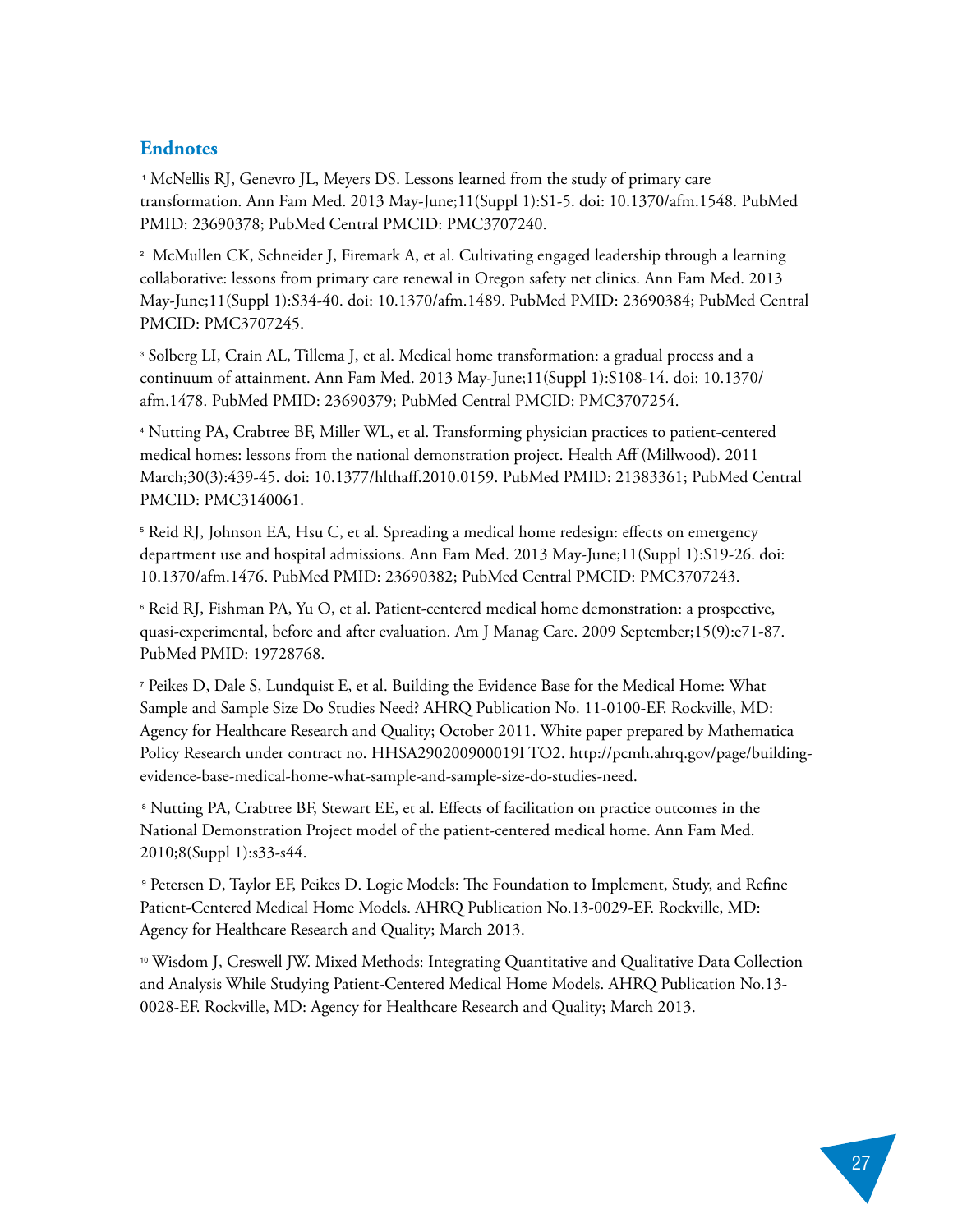<span id="page-31-0"></span><sup>11</sup> Creswell JW, Klassen AC, Plano Clark VL, et al., for the Office of Behavioral and Social Sciences Research. Best Practices for Mixed Methods Research in the Health Sciences. Bethesda, MD: National Institutes of Health; August 2011.

<sup>12</sup> Miller WL, Crabtree BF, Harrison MI, et al. Integrating mixed methods in health services and delivery system research. Health Serv Res. 2013 December;48(6 Part II).

<sup>13</sup> Meyers D, Peikes D, Dale S, et al. Improving Evaluations of the Medical Home. AHRQ Publication No. 11-0091. Rockville, MD: Agency for Healthcare Research and Quality; September 2011. [http://](http://pcmh.ahrq.gov/page/patient-centered-medical-home-decisionmaker-brief-improving-evaluations-medical-home) [pcmh.ahrq.gov/page/patient-centered-medical-home-decisionmaker-brief-improving-evaluations](http://pcmh.ahrq.gov/page/patient-centered-medical-home-decisionmaker-brief-improving-evaluations-medical-home)[medical-home.](http://pcmh.ahrq.gov/page/patient-centered-medical-home-decisionmaker-brief-improving-evaluations-medical-home) 

<sup>14</sup> Orr, L. Social Experiments: Evaluating Public Programs with Experimental Methods. Thousand Oaks, CA: Sage Publications; 1999.

<sup>15</sup> Shadish, WR, Cook, TD, Campbell, DT. Experimental and Quasi-Experimental Designs for General Causal Inference. Boston: Houghton Mifflin Company; 2001.

<sup>16</sup> Hussey MA, Hughes JP. Design and analysis of stepped wedge cluster randomized trials. Contemp Clin Trials. 2007;28:182-91. [http://faculty.washington.edu/peterg/Vaccine2006/articles/](http://faculty.washington.edu/peterg/Vaccine2006/articles/HusseyHughes.2007.pdf) [HusseyHughes.2007.pdf.](http://faculty.washington.edu/peterg/Vaccine2006/articles/HusseyHughes.2007.pdf) 

<sup>17</sup> Jaén CR, Ferrer RL, Miller WL, et al. Patient outcomes at 26 months in the patient-centered medical home National Demonstration Project. Ann Fam Med. 2010;8(Suppl 1):s57-s67.

<sup>18</sup> Zurovac J, Peikes D, Zutshi A, Brown R. Efficient Orthogonal Designs: Testing the Comparative Effectiveness of Alternative Ways of Implementing Patient-Centered Medical Home Models. AHRQ Publication No.13-0024-EF. Rockville, MD: Agency for Healthcare Research and Quality; March 2013.

<sup>19</sup> Collins LM, Murphy S, Strecher V. The multiphase optimization strategy (MOST) and the sequential multiple assignment randomized trial (SMART). New methods for more potent ehealth interventions. Am J Prev Med. 2007;32:112‐18.

<sup>20</sup> Schochet, PZ. An Approach for Addressing the Multiple Testing Problem in Social Policy Impact Evaluations. Eval Rev. 2009 December;33(6).